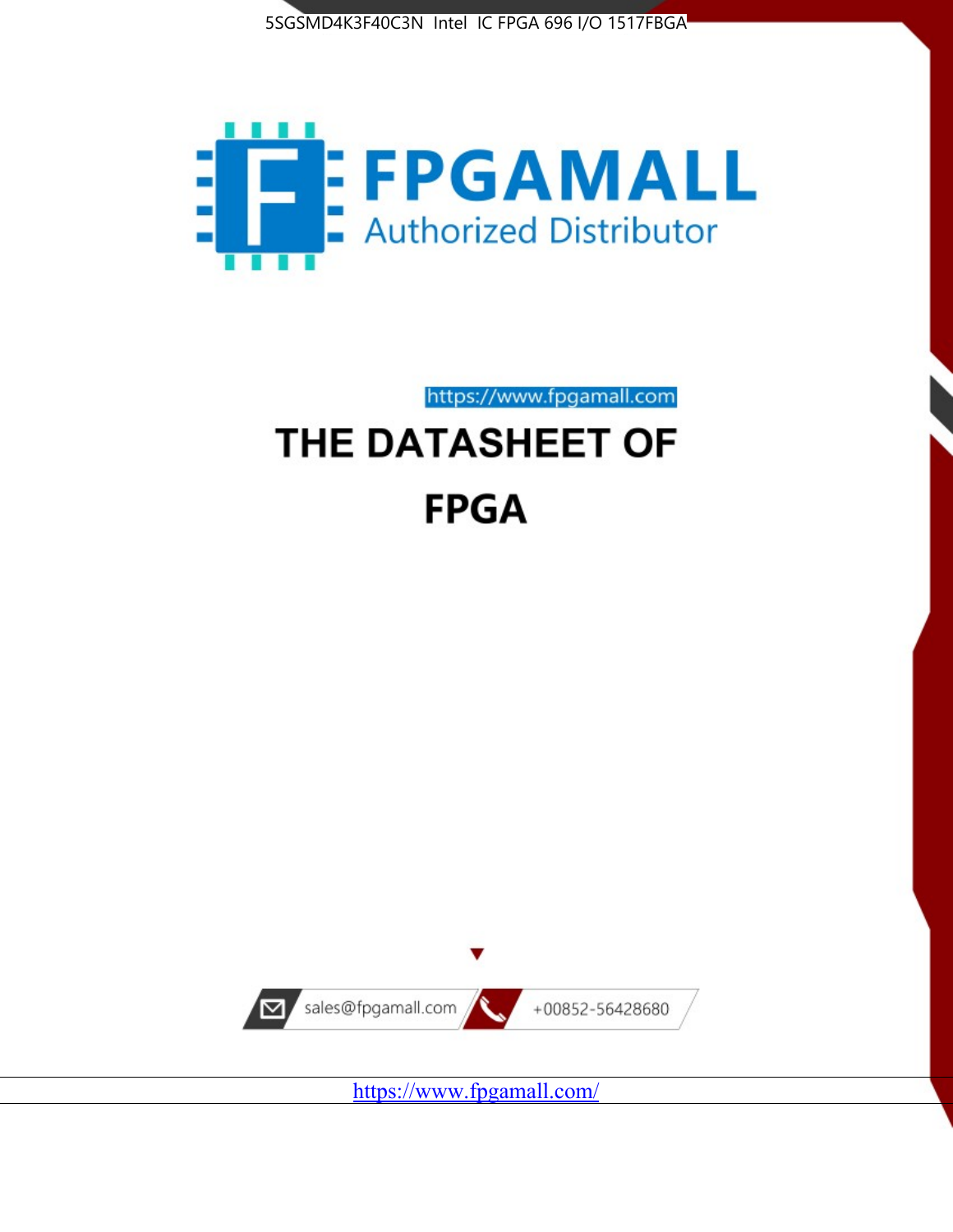# **Stratix V Device Overview**

**SV51001 [Subscribe](https://www.altera.com/servlets/subscriptions/alert?id=SV51001) [Send Feedback](mailto:FPGAtechdocfeedback@intel.com?subject=Feedback%20on%20(SV51001%202020.06.15)%20Stratix%20V%20Device%20Overview&body=We%20appreciate%20your%20feedback.%20In%20your%20comments,%20also%20specify%20the%20page%20number%20or%20paragraph.%20Thank%20you.)** 

Altera's 28-nm Stratix® V FPGAs include innovations such as an enhanced core architecture, integrated transceivers up to 28.05 gigabits per second (Gbps), and a unique array of integrated hard intellectual property (IP) blocks.

With these innovations, Stratix V FPGAs deliver a new class of application-targeted devices optimized for:

- Bandwidth-centric applications and protocols, including PCI Express® (PCIe®) Gen3
- Data-intensive applications for 40G/100G and beyond
- High-performance, high-precision digital signal processing (DSP) applications

Stratix V devices are available in four variants (GT, GX, GS, and E), each targeted for a different set of applications. For higher volume production, you can prototype with Stratix V FPGAs and use the low-risk, low-cost path to HardCopy® V ASICs.

#### **Related Information**

2020.06.15

#### **[Stratix V Device Handbook: Known Issues](http://www.altera.com/support/kdb/solutions/rd08242010_83.html)**

Lists the planned updates to the *Stratix V Device Handbook* chapters.

### **Stratix V Family Variants**

The Stratix V device family contains the GT, GX, GS, and E variants.

**Stratix V GT** devices, with both 28.05-Gbps and 12.5-Gbps transceivers, are optimized for applications that require ultra-high bandwidth and performance in areas such as 40G/100G/400G optical communica‐ tions systems and optical test systems. 28.05-Gbps and 12.5-Gbps transceivers are also known as GT and GX channels, respectively.

**Stratix V GX** devices offer up to 66 integrated transceivers with 14.1-Gbps data rate capability. These transceivers also support backplane and optical interface applications. These devices are optimized for high-performance, high-bandwidth applications such as 40G/100G optical transport, packet processing, and traffic management found in wireline, military communications, and network test equipment markets.

**Stratix V GS** devices have an abundance of variable precision DSP blocks, supporting up to 3,926 18x18 or 1,963 27x27 multipliers. In addition, Stratix V GS devices offer integrated transceivers with 14.1-Gbps data rate capability. These transceivers also support backplane and optical interface applications. These devices are optimized for transceiver-based DSP-centric applications found in wireline, military, broadcast, and high-performance computing markets.

**Stratix V E** devices offer the highest logic density within the Stratix V family with nearly one million logic elements (LEs) in the largest device. These devices are optimized for applications such as ASIC and system emulation, diagnostic imaging, and instrumentation.

**[ISO](http://www.altera.com/support/devices/reliability/certifications/rel-certifications.html) [9001:2015](http://www.altera.com/support/devices/reliability/certifications/rel-certifications.html) [Registered](http://www.altera.com/support/devices/reliability/certifications/rel-certifications.html)**

**low part of Intel** 

\*Other names and brands may be claimed as the property of others.

Intel Corporation. All rights reserved. Intel, the Intel logo, Altera, Arria, Cyclone, Enpirion, MAX, Nios, Quartus and Stratix words and logos are trademarks of Intel Corporation or its subsidiaries in the U.S. and/or other countries. Intel warrants performance of its FPGA and semiconductor products to current specifications in accordance with Intel's standard warranty, but reserves the right to make changes to any products and services at any time without notice. Intel assumes no responsibility or liability arising out of the application or use of any information, product, or service described herein except as expressly agreed to in writing by Intel. Intel customers are advised to obtain the latest version of device specifications before relying on any published information and before placing orders for products or services.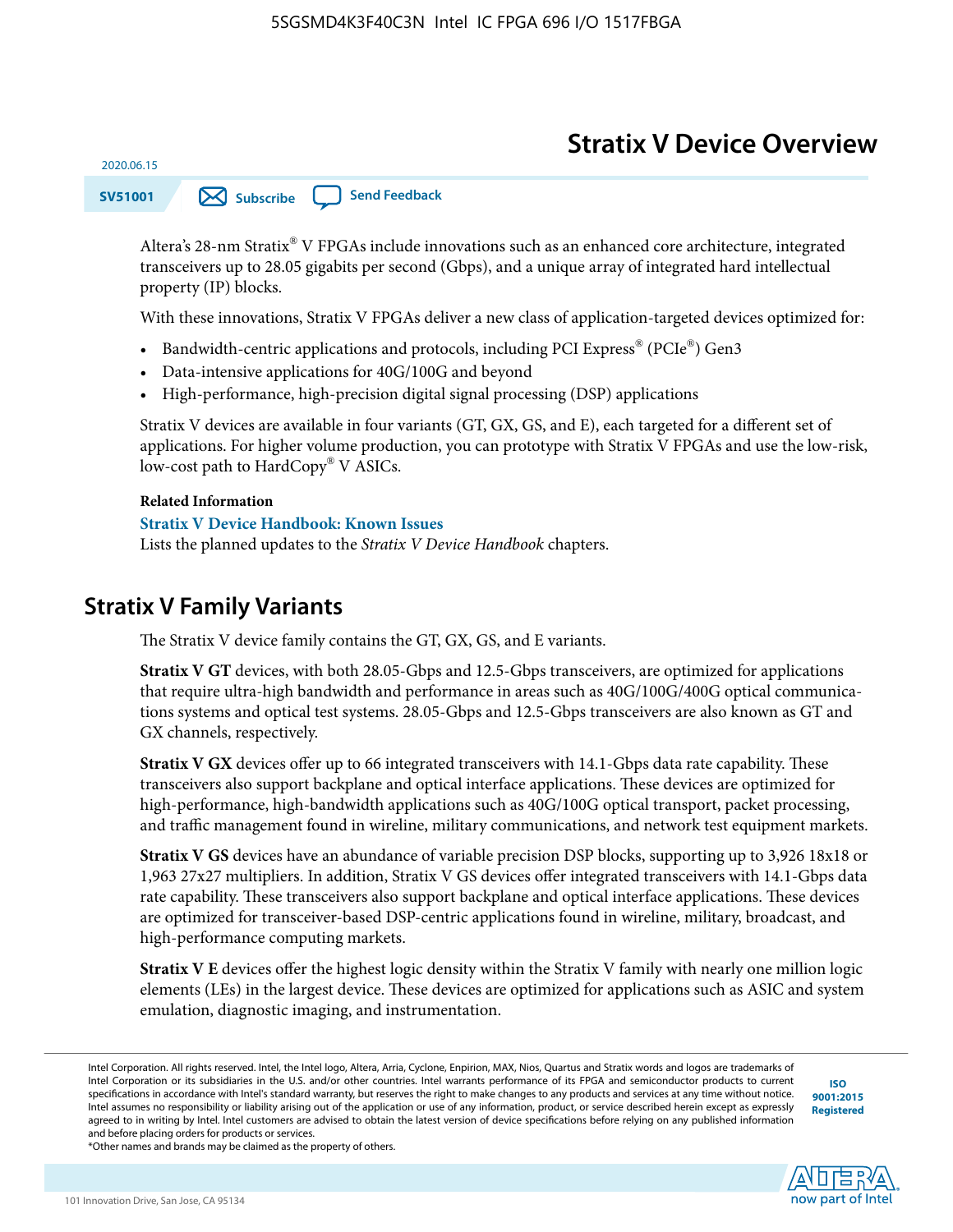#### **2 Stratix V Features Summary**

Common to all Stratix V family variants are a rich set of high-performance building blocks, including a redesigned adaptive logic module (ALM), 20 Kbit (M20K) embedded memory blocks, variable precision DSP blocks, and fractional phase-locked loops (PLLs). All of these building blocks are interconnected by Altera's superior multi-track routing architecture and comprehensive fabric clocking network.

Also common to Stratix V devices is the new Embedded HardCopy Block, which is a customizable hard IP block that leverages Altera's unique HardCopy ASIC capabilities. The Embedded HardCopy Block in Stratix V FPGAs is used to harden IP instantiation of PCIe Gen3, Gen2, and Gen1.

### **Stratix V Features Summary**

#### **Table 1: Summary of Features for Stratix V Devices**

| <b>Feature</b>                    | <b>Description</b>                                                                                                                                                                                                                                                                                                                                                                                                         |
|-----------------------------------|----------------------------------------------------------------------------------------------------------------------------------------------------------------------------------------------------------------------------------------------------------------------------------------------------------------------------------------------------------------------------------------------------------------------------|
| Technology                        | 28-nm TSMC process technology<br>0.85-V or 0.9-V core voltage                                                                                                                                                                                                                                                                                                                                                              |
| Low-power serial<br>transceivers  | 28.05-Gbps transceivers on Stratix V GT devices<br>$\bullet$<br>Electronic dispersion compensation (EDC) for XFP, SFP+, QSFP, CFP<br>optical module support<br>Adaptive linear and decision feedback equalization<br>$\bullet$<br>Transmitter pre-emphasis and de-emphasis<br>Dynamic reconfiguration of individual channels<br>$\bullet$<br>On-chip instrumentation (EyeQ non-intrusive data eye monitoring)<br>$\bullet$ |
| Backplane capability              | 600-Megabits per second (Mbps) to 12.5-Gbps data rate capability<br>$\bullet$                                                                                                                                                                                                                                                                                                                                              |
| General-purpose I/Os<br>(GPIOs)   | 1.6-Gbps LVDS<br>1,066-MHz external memory interface<br>$\bullet$<br>On-chip termination (OCT)<br>$\bullet$<br>1.2-V to 3.3-V interfacing for all Stratix V devices                                                                                                                                                                                                                                                        |
| Embedded HardCopy<br><b>Block</b> | PCIe Gen3, Gen2, and Gen1 complete protocol stack, x1/x2/x4/x8 end<br>$\bullet$<br>point and root port                                                                                                                                                                                                                                                                                                                     |
| Embedded transceiver<br>hard IP   | Interlaken physical coding sublayer (PCS)<br>$\bullet$<br>Gigabit Ethernet (GbE) and XAUI PCS<br>$\bullet$<br>10G Ethernet PCS<br>Serial RapidIO® (SRIO) PCS<br>$\bullet$<br>Common Public Radio Interface (CPRI) PCS<br>$\bullet$<br>Gigabit Passive Optical Networking (GPON) PCS<br>$\bullet$                                                                                                                           |
| Power management                  | Programmable Power Technology<br>$\bullet$<br>Quartus II integrated PowerPlay Power Analysis<br>$\bullet$                                                                                                                                                                                                                                                                                                                  |

**Altera Corporation** 

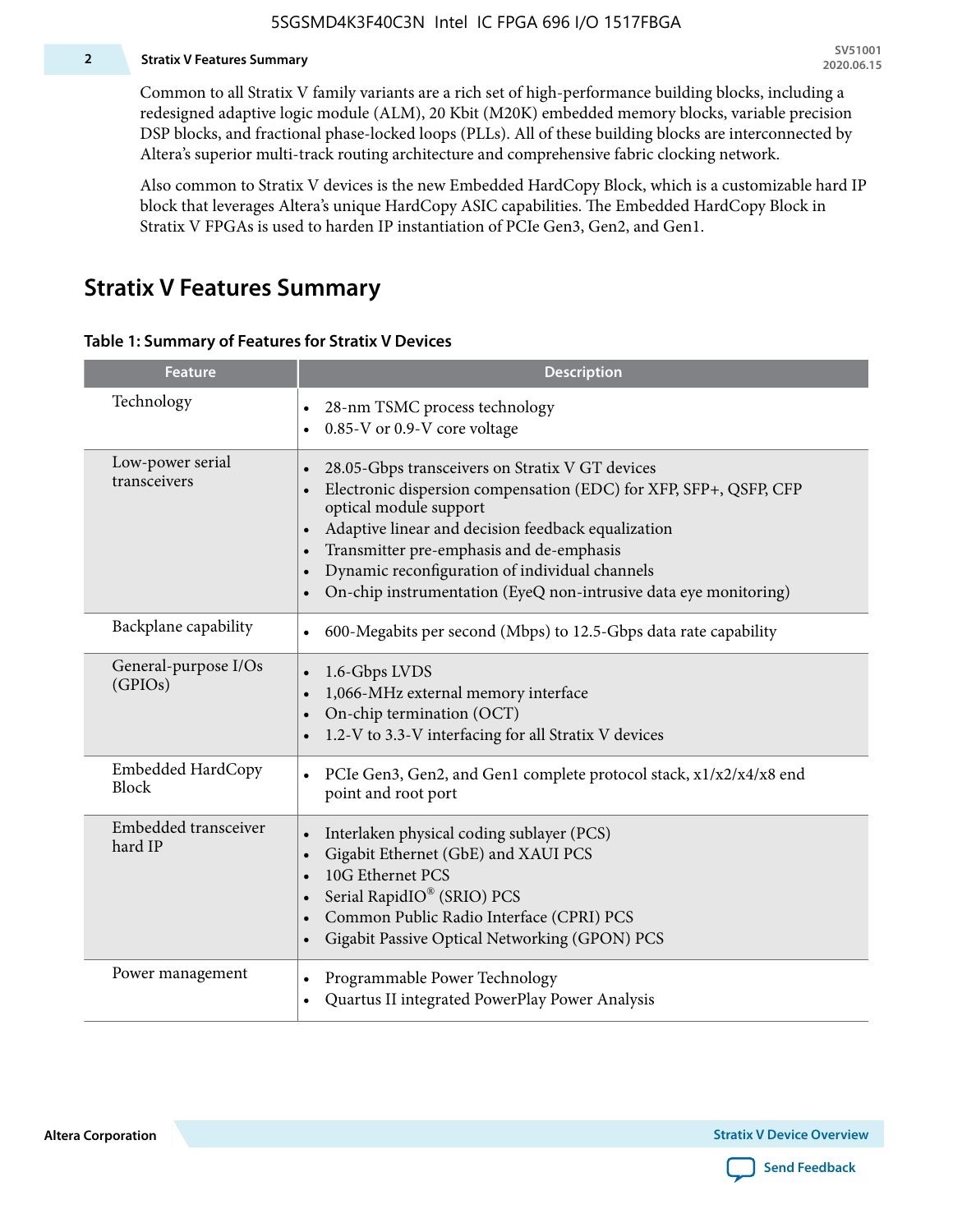| <b>Feature</b>                   | <b>Description</b>                                                                                                                                                                                                                                                                                                                                                                                                                                                                |
|----------------------------------|-----------------------------------------------------------------------------------------------------------------------------------------------------------------------------------------------------------------------------------------------------------------------------------------------------------------------------------------------------------------------------------------------------------------------------------------------------------------------------------|
| High-performance core<br>fabric  | Enhanced ALM with four registers<br>Improved routing architecture reduces congestion and improves compile<br>times                                                                                                                                                                                                                                                                                                                                                                |
| Embedded memory<br>blocks        | M20K: 20-Kbit with hard error correction code (ECC)<br>MLAB: 640-bit<br>$\bullet$                                                                                                                                                                                                                                                                                                                                                                                                 |
| Variable precision DSP<br>blocks | Up to 600 MHz performance<br>$\bullet$<br>Natively support signal processing with precision ranging from 9x9 up to<br>$\bullet$<br>54x54<br>New native 27x27 multiply mode<br>$\bullet$<br>64-bit accumulator and cascade for systolic finite impulse responses (FIRs)<br>$\bullet$<br>Embedded internal coefficient memory<br>$\bullet$<br>Pre-adder/subtractor improves efficiency<br>$\bullet$<br>Increased number of outputs allows more independent multipliers<br>$\bullet$ |
| <b>Fractional PLLs</b>           | Fractional mode with third-order delta-sigma modulation<br>$\bullet$<br>Integer mode<br>$\bullet$<br>Precision clock synthesis, clock delay compensation, and zero delay buffer<br>$\bullet$<br>(ZDB)                                                                                                                                                                                                                                                                             |
| Clock networks                   | 800-MHz fabric clocking<br>$\bullet$<br>Global, quadrant, and peripheral clock networks<br>$\bullet$<br>Unused clock networks can be powered down to reduce dynamic power<br>$\bullet$                                                                                                                                                                                                                                                                                            |
| Device configuration             | Serial and parallel flash interface<br>$\bullet$<br>Enhanced advanced encryption standard (AES) design security features<br>$\bullet$<br>Tamper protection<br>٠<br>Partial and dynamic reconfiguration<br>$\bullet$<br>Configuration via Protocol (CvP)                                                                                                                                                                                                                           |
| High-performance<br>packaging    | Multiple device densities with identical package footprints enables seamless<br>$\bullet$<br>migration between different FPGA densities<br>FBGA packaging with on-package decoupling capacitors<br>$\bullet$<br>Lead and RoHS-compliant lead-free options                                                                                                                                                                                                                         |
| HardCopy V migration             |                                                                                                                                                                                                                                                                                                                                                                                                                                                                                   |

# **Stratix V Family Plan**

The following tables list the features of the different Stratix V devices.

The information in this section is correct at the time of publication. For the latest information and to get more details, refer to the Altera Product Selector.

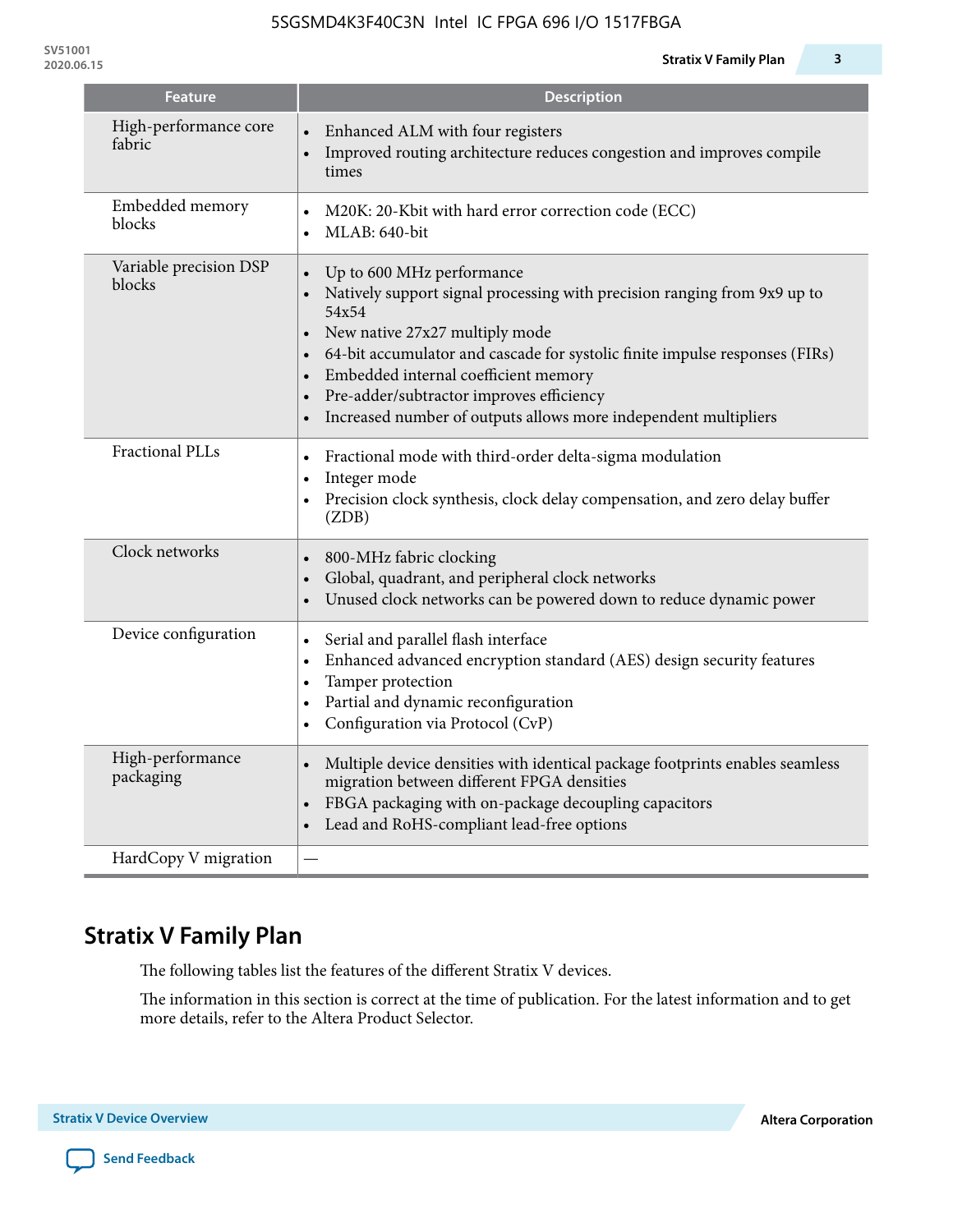#### **4 Stratix V Family Plan**

### **Table 2: Stratix V GT Device Features**

| <b>Feature</b>                                 | 5SGTC5                                                                    | 5SGTC7         |
|------------------------------------------------|---------------------------------------------------------------------------|----------------|
| Logic Elements (K)                             | 425                                                                       | 622            |
| ALMs                                           | 160,400                                                                   | 234,720        |
| Registers (K)                                  | 642                                                                       | 939            |
| 28.05/12.5-Gbps Transceivers                   | 4/32                                                                      | 4/32           |
| PCIe hard IP Blocks                            | $\mathbf{1}$                                                              | $\mathbf{1}$   |
| <b>Fractional PLLs</b>                         | 28                                                                        | 28             |
| M20K Memory Blocks                             | 2,304                                                                     | 2,560          |
| M20K Memory (MBits)                            | 45                                                                        | 50             |
| Variable Precision Multipliers (18x18)         | 512                                                                       | 512            |
| Variable Precision Multipliers (27x27)         | 256                                                                       | 256            |
| DDR3 SDRAM x72 DIMM Interfaces                 | $\overline{4}$                                                            | $\overline{4}$ |
|                                                | User I/Os <sup>(1)</sup> , Full-Duplex LVDS, 28.05/12.5-Gbps Transceivers |                |
| Package <sup>(2)(3)</sup>                      | 5SGTC5                                                                    | 5SGTC7         |
| KF40-F1517 <sup>(4)</sup><br>$(40 \text{ mm})$ | 600, 150, 36                                                              | 600, 150, 36   |

**Altera Corporation** 



<sup>(1)</sup> The number of GPIOs does not include transceiver I/Os. In the Quartus II software, the number of user I/Os includes transceiver I/Os.

 $^{(2)}$  Packages are flipchip ball grid array (1.0-mm pitch).

<sup>(3)</sup> Each package row offers pin migration (common board footprint) for all devices in the row.

<sup>(4)</sup> Migration between select Stratix V GT devices and Stratix V GX devices is available. For more information, refer to **Table 6** and to *AN 644: Migration Between Stratix V GX and Stratix V GT Devices*.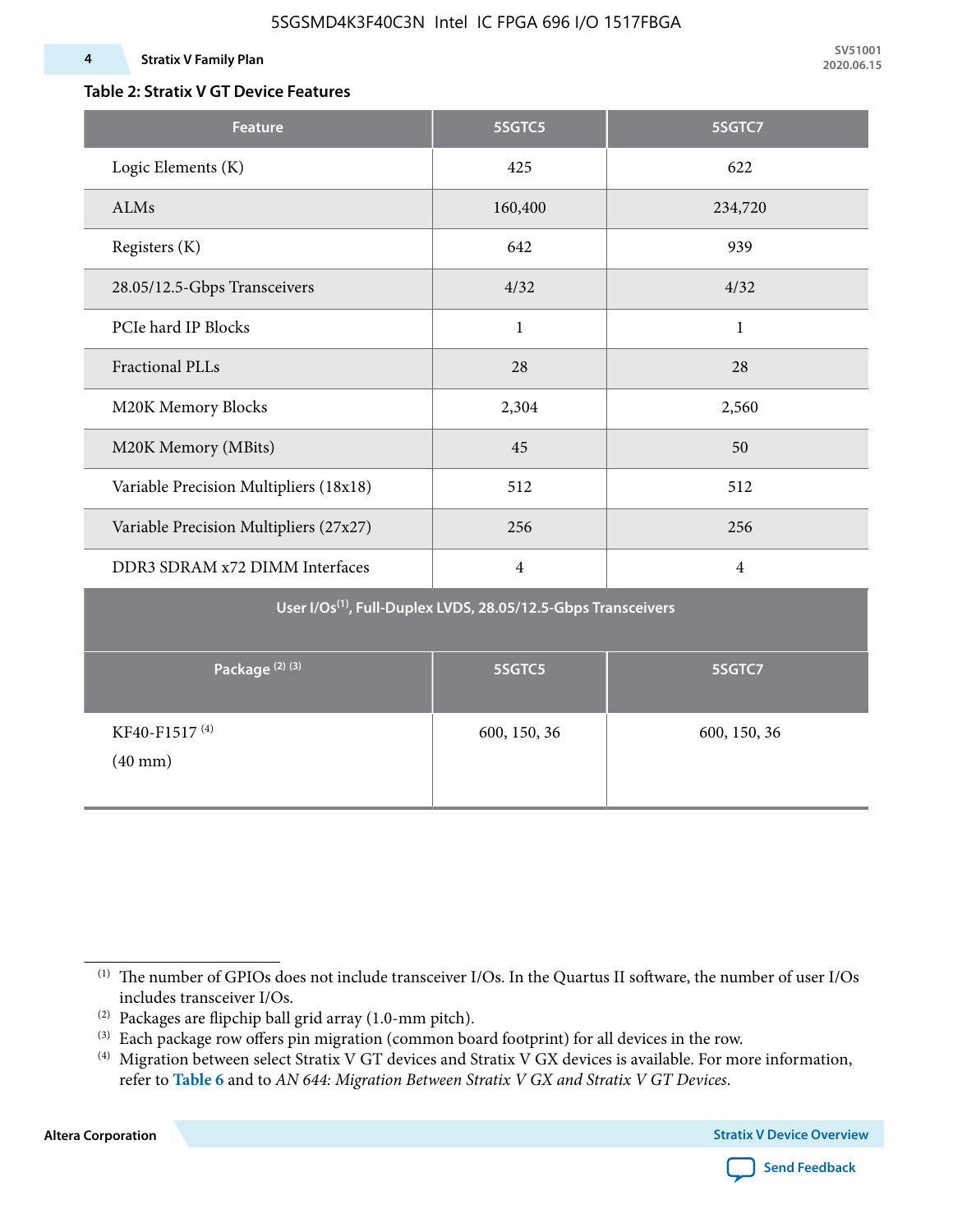#### **Table 3: Stratix V GX Device Features**

| <b>Features</b>                                       | 5SGXA<br>3       | 5SGXA<br>4  | 5SGXA<br>5.      | 5SGXA<br>7                 | 5SGXA<br>9    | 5SGXA<br>B                          | 5SGXB<br>$\overline{5}$ | 5SGXB<br>6     | 5SGXB<br>9     | 5SGXBB         |
|-------------------------------------------------------|------------------|-------------|------------------|----------------------------|---------------|-------------------------------------|-------------------------|----------------|----------------|----------------|
| Logic<br>Elements<br>(K)                              | 340              | 420         | 490              | 622                        | 840           | 952                                 | 490                     | 597            | 840            | 952            |
| ALMs                                                  | 128,300          | 158,500     | 185,000          | 234,720                    | 317,000       | 359,200                             | 185,000                 | 225,400        | 317,000        | 359,200        |
| Registers<br>(K)                                      | 513              | 634         | 740              | 939                        | 1,268         | 1,437                               | 740                     | 902            | 1,268          | 1,437          |
| $14.1$ -Gbps<br>Transceive<br>$\mathbf{r}\mathbf{s}$  | 12, 24,<br>or 36 | 24 or<br>36 | 24, 36,<br>or 48 | 24, 36,<br>or 48           | 36 or<br>48   | 36 or<br>48                         | 66                      | 66             | 66             | 66             |
| PCIe hard<br>IP Blocks                                | 1 or 2           | 1 or 2      | 1, 2, or<br>4    | 1, 2, or<br>$\overline{4}$ | 1, 2, or<br>4 | 1, 2, or<br>$\overline{\mathbf{4}}$ | 1 or 4                  | 1 or 4         | 1 or 4         | 1 or 4         |
| Fractional<br>PLLs                                    | $20^{(5)}$       | 24          | 28               | 28                         | 28            | 28                                  | 24                      | 24             | 32             | 32             |
| M20K<br>Memory<br><b>Blocks</b>                       | 957              | 1,900       | 2,304            | 2,560                      | 2,640         | 2,640                               | 2,100                   | 2,660          | 2,640          | 2,640          |
| M20K<br>Memory<br>(MBits)                             | 19               | 37          | 45               | 50                         | 52            | 52                                  | 41                      | 52             | 52             | 52             |
| Variable<br>Precision<br>Multipliers<br>(18x18)       | 512              | 512         | 512              | 512                        | 704           | 704                                 | 798                     | 798            | 704            | 704            |
| Variable<br>Precision<br>Multipliers<br>(27x27)       | 256              | 256         | 256              | 256                        | 352           | 352                                 | 399                     | 399            | 352            | 352            |
| DDR3<br><b>SDRAM</b><br>x72 DIMM<br>Interfaces<br>(6) | 6                | 6           | 6                | 6                          | 6             | 6                                   | $\overline{4}$          | $\overline{4}$ | $\overline{4}$ | $\overline{4}$ |

 $^{\left(5\right)}$  The F1517 package contains 24 PLLs. The other packages with this device contain 20 PLLs.

(6) These are the maximum number of x72 interfaces available. The actual number of interfaces depends on the device package.

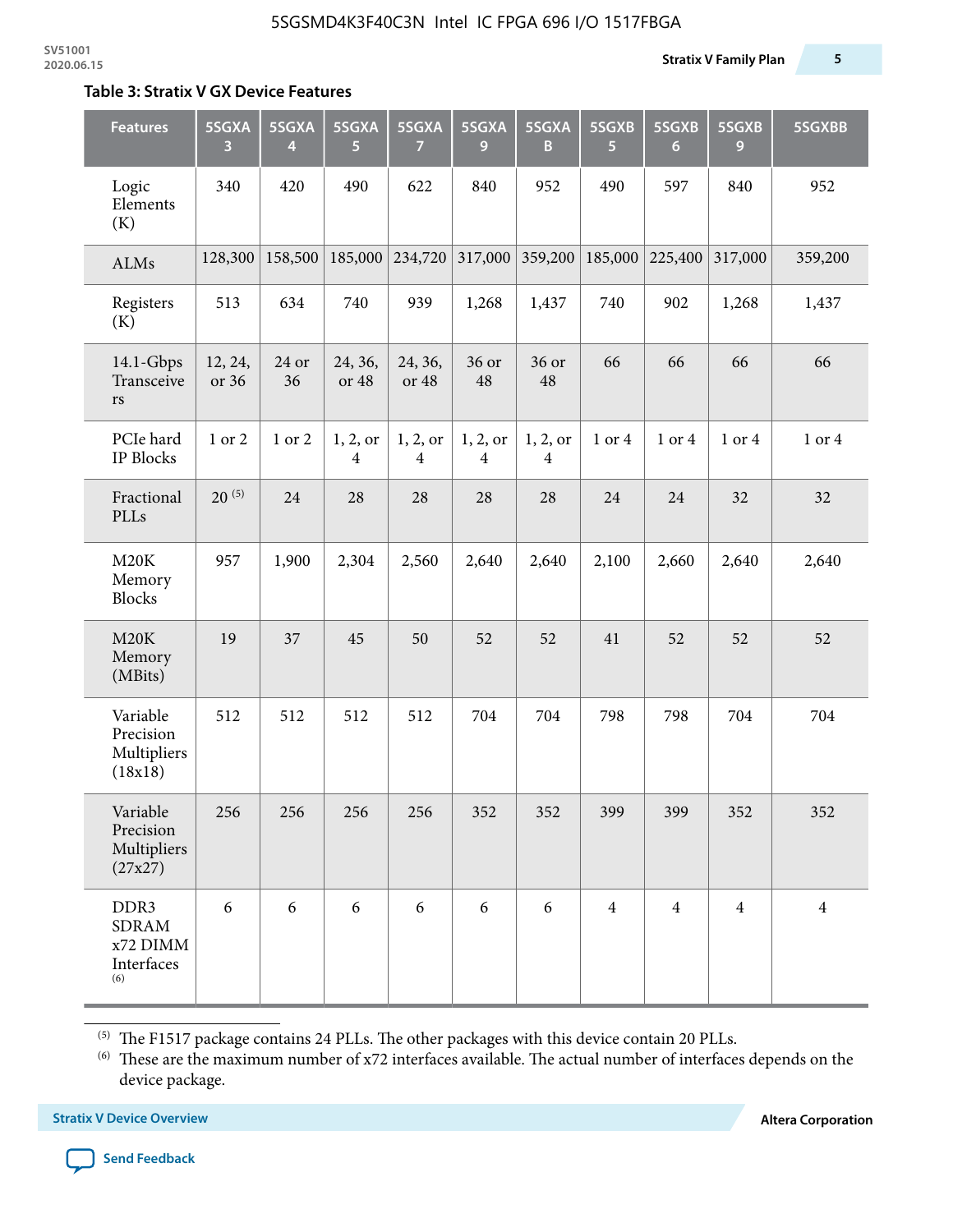#### **6 Stratix V Family Plan**

|                                                                                 | User I/Os <sup>(1)</sup> , Full-Duplex LVDS, 14.1-Gbps Transceivers |                 |                 |                 |                                 |                                 |                |                 |        |        |  |  |
|---------------------------------------------------------------------------------|---------------------------------------------------------------------|-----------------|-----------------|-----------------|---------------------------------|---------------------------------|----------------|-----------------|--------|--------|--|--|
| Package <sup>(2)(3)</sup><br>$(7)$ (8)                                          | 5SGXA3                                                              |                 |                 |                 | 5SGXA9                          | 5SGXA<br>B                      |                | 5SGXB5   5SGXB6 | 5SGXB9 | 5SGXBB |  |  |
| EH29-<br>H780<br>$(33$ mm $)$                                                   | 360, 90,<br>$12^{\text{H}}$                                         |                 |                 |                 |                                 |                                 |                |                 |        |        |  |  |
| HF35-<br>$F1152^{(9)}$<br>$(35$ mm $)$                                          | 432,<br>108, 24                                                     | 552,<br>138, 24 | 552,<br>138, 24 | 552,<br>138, 24 |                                 |                                 |                |                 |        |        |  |  |
| KF35-<br>F1152<br>$(35$ mm $)$                                                  | 432,<br>108, 36                                                     | 432,<br>108, 36 | 432,<br>108, 36 | 432,<br>108, 36 |                                 |                                 |                |                 |        |        |  |  |
| KF40-<br>F1517<br>$(40$ mm $)$<br>KH40-<br>H1517 <sup>(9)</sup><br>$(45$ mm $)$ | 696,<br>174, 36                                                     | 696,<br>174, 36 | 696,<br>174, 36 | 696,<br>174, 36 | 696,<br>174,<br>36 <sup>H</sup> | 696,<br>174,<br>36 <sup>H</sup> |                |                 |        |        |  |  |
| NF40-<br>F1517 <sup>(4)</sup><br>$(40$ mm $)$                                   |                                                                     |                 | 600,<br>150, 48 | 600,<br>150, 48 |                                 |                                 |                |                 |        |        |  |  |
| RF40-<br>F1517<br>$(40$ mm $)$                                                  |                                                                     |                 |                 |                 |                                 |                                 | 432,<br>108,66 | 432,<br>108,66  |        |        |  |  |

**Altera Corporation** 



<sup>(7)</sup> LVDS counts are full duplex channels. Each full duplex channel is one transmitter (TX) pair plus one receiver (RX) pair.

<sup>(8)</sup> A superscript  $H$  after the number of transceivers indicates that this device is only available in a hybrid package. Hybrid packages are slightly larger than conventional FBGAs. Refer to Altera's packaging documentation for more information.

<sup>(9)</sup> Migration between select Stratix V GX devices and Stratix V GS devices is available. For more information, refer to **Table 6**.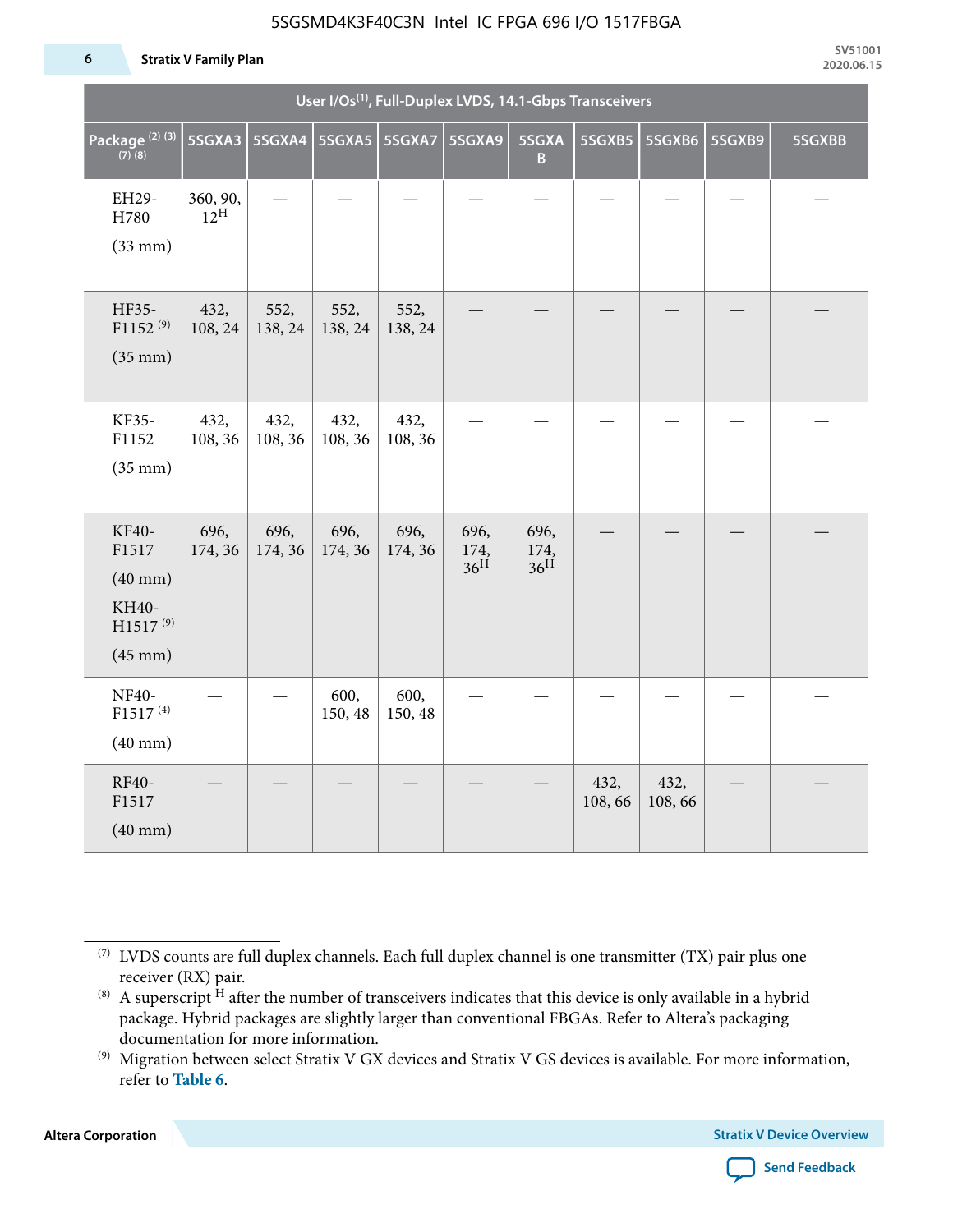|                                                           | User I/Os <sup>(1)</sup> , Full-Duplex LVDS, 14.1-Gbps Transceivers |  |                          |                 |                 |                 |                 |                |                                 |                           |  |  |
|-----------------------------------------------------------|---------------------------------------------------------------------|--|--------------------------|-----------------|-----------------|-----------------|-----------------|----------------|---------------------------------|---------------------------|--|--|
| Package <sup>(2)(3)</sup><br>$(7)$ $(8)$                  | 5SGXA3                                                              |  | 5SGXA4   5SGXA5   5SGXA7 |                 | 5SGXA9          | 5SGXA<br>B      | 5SGXB5          | 5SGXB6         | 5SGXB9                          | 5SGXBB                    |  |  |
| RF43-<br>F1760<br>(42.5)<br>mm)                           |                                                                     |  |                          |                 |                 |                 | 600,<br>150, 66 | 600,<br>150,66 |                                 |                           |  |  |
| RH43-<br>H1760<br>$(45 \text{ mm})$                       |                                                                     |  |                          |                 |                 |                 |                 |                | 600,<br>150,<br>66 <sup>H</sup> | 600, 150, 66 <sup>H</sup> |  |  |
| <b>NF45-</b><br>F1932 <sup>(9)</sup><br>$(45 \text{ mm})$ |                                                                     |  | 840,<br>210, 48          | 840,<br>210, 48 | 840,<br>210, 48 | 840,<br>210, 48 |                 |                |                                 |                           |  |  |

#### **Table 4: Stratix V GS Device Features**

| <b>Features</b>                           | 5SGSD3       | 5SGSD4        | 5SGSD5       | 5SGSD6     | 5SGSD8     |
|-------------------------------------------|--------------|---------------|--------------|------------|------------|
| Logic Elements (K)                        | 236          | 360           | 457          | 583        | 695        |
| <b>ALMs</b>                               | 89,000       | 135,840       | 172,600      | 220,000    | 262,400    |
| Registers (K)                             | 356          | 543           | 690          | 880        | 1,050      |
| $14.1$ -Gbps<br>transceivers              | 12 or 24     | 12, 24, or 36 | 24 or 36     | 36 or 48   | 36 or 48   |
| PCIe hard IP<br>blocks                    | $\mathbf{1}$ | $\mathbf{1}$  | $\mathbf{1}$ | 1, 2, or 4 | 1, 2, or 4 |
| <b>Fractional PLLs</b>                    | 20           | $20^{(5)}$    | 24           | 28         | 28         |
| M20K Memory<br><b>Blocks</b>              | 688          | 957           | 2,014        | 2,320      | 2,567      |
| M20K Memory<br>(MBits)                    | 13           |               | 39           | 45         | 50         |
| Variable Precision<br>Multipliers (18x18) | 1,200        | 2,088         | 3,180        | 3,550      | 3,926      |
| Variable Precision<br>Multipliers (27x27) | 600          | 1,044         | 1,590        | 1,775      | 1,963      |

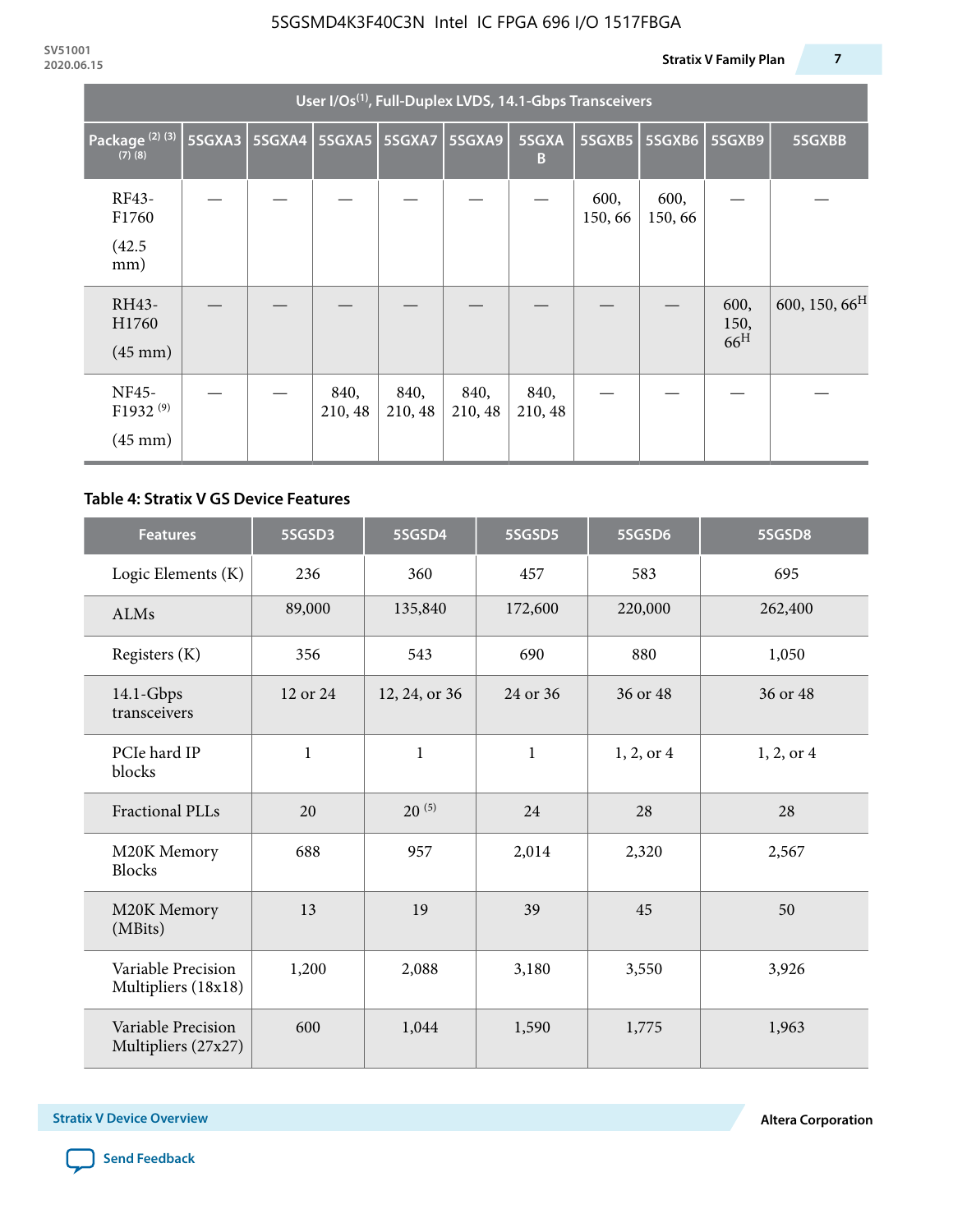**8 Stratix V Family Plan**

| <b>Features</b>                                                     | 5SGSD3          | 5SGSD4          | 5SGSD5         | 5SGSD6       | 5SGSD8       |  |  |  |  |  |  |
|---------------------------------------------------------------------|-----------------|-----------------|----------------|--------------|--------------|--|--|--|--|--|--|
| DDR3 SDRAM x72<br><b>DIMM</b> Interfaces                            | $\overline{2}$  | $\overline{4}$  | $\overline{4}$ |              | 6            |  |  |  |  |  |  |
| User I/Os <sup>(1)</sup> , Full-Duplex LVDS, 14.1-Gbps Transceivers |                 |                 |                |              |              |  |  |  |  |  |  |
| Package (2) (3) (7) (8)                                             | 5SGSD3          | 5SGSD4          | 5SGSD5         | 5SGSD6       | 5SGSD8       |  |  |  |  |  |  |
| EH29-H780<br>$(33$ mm $)$                                           | 360, 90, $12^H$ | 360, 90, $12^H$ |                |              |              |  |  |  |  |  |  |
| HF35-F1152 <sup>(9)</sup><br>$(35 \text{ mm})$                      | 432, 108, 24    | 432, 108, 24    | 552, 138, 24   |              |              |  |  |  |  |  |  |
| KF40-F1517 <sup>(9)</sup><br>$(40 \text{ mm})$                      |                 | 696, 174, 36    | 696, 174, 36   | 696, 174, 36 | 696, 174, 36 |  |  |  |  |  |  |
| NF45-F1932 <sup>(9)</sup><br>$(45 \text{ mm})$                      |                 |                 |                | 840, 210, 48 | 840, 210, 48 |  |  |  |  |  |  |

#### **Table 5: Stratix V E Device Features**

| <b>Features</b>                        | 5SEE9   | 5SEEB   |
|----------------------------------------|---------|---------|
| Logic Elements (K)                     | 840     | 952     |
| <b>ALMs</b>                            | 317,000 | 359,200 |
| Registers (K)                          | 1,268   | 1,437   |
| <b>Fractional PLLs</b>                 | 28      | 28      |
| M20K Memory Blocks                     | 2,640   | 2,640   |
| M20K Memory (MBits)                    | 52      | 52      |
| Variable Precision Multipliers (18x18) | 704     | 704     |
| Variable Precision Multipliers (27x27) | 352     | 352     |
| DDR3 SDRAM x72 DIMM Interfaces         | 6       | 6       |

**Altera Corporation** 

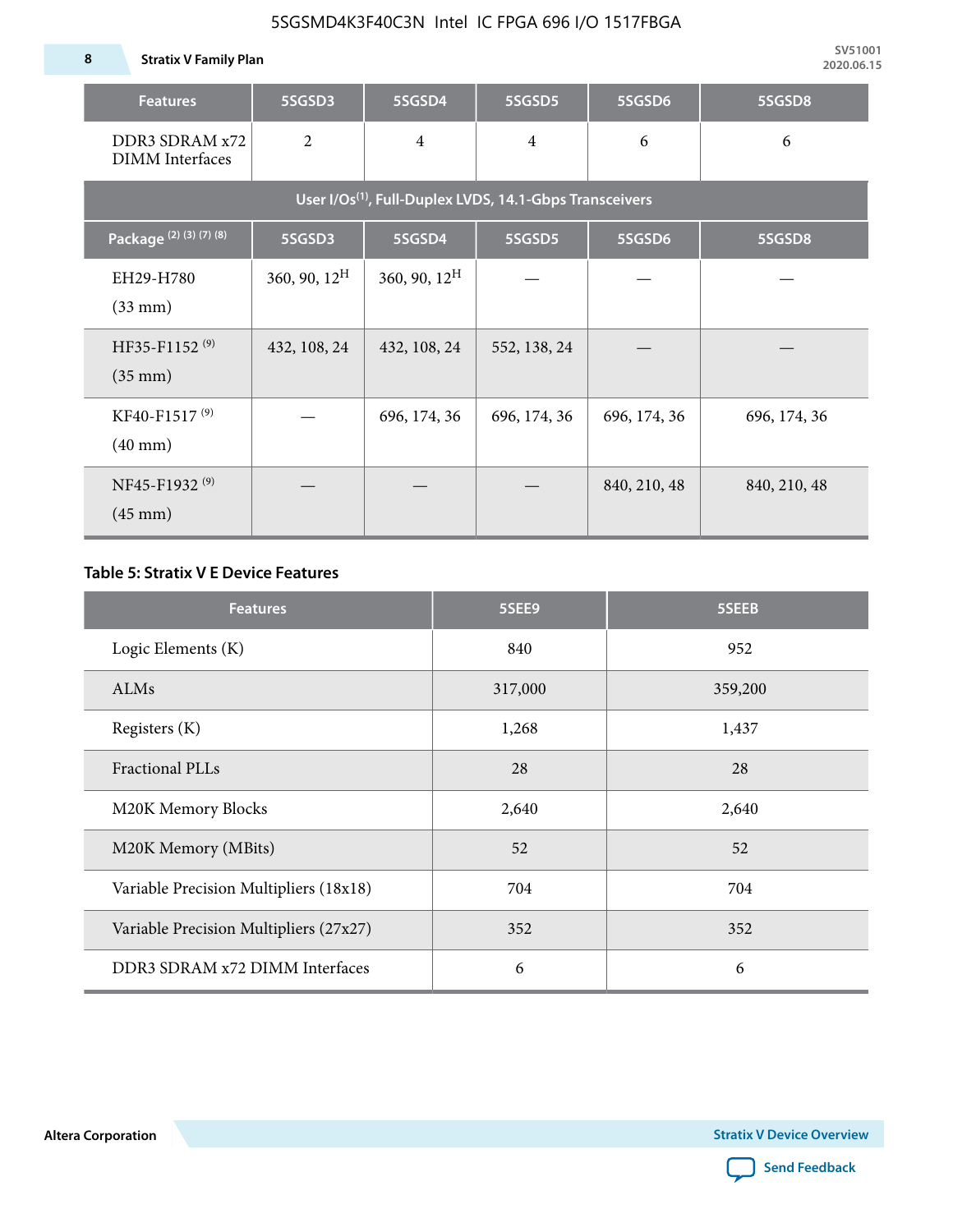| 2020.06.15 |                                |                                             | 9<br><b>Stratix V Family Plan</b> |
|------------|--------------------------------|---------------------------------------------|-----------------------------------|
|            |                                | User I/Os <sup>(1)</sup> , Full-Duplex LVDS |                                   |
|            | Package (2) (3) (7) (8)        | 5SEE9                                       | 5SEEB                             |
|            | H40-H1517<br>$(45 \text{ mm})$ | 696, $174^H$                                | 696, $174^{\text{H}}$             |
|            | F45-F1932<br>$(45 \text{ mm})$ | 840, 210                                    | 840, 210                          |

#### **Table 6: Device Migration List Across All Stratix V Device Variants**

|  |  | All devices in a specific column allow migration. |
|--|--|---------------------------------------------------|
|--|--|---------------------------------------------------|

|                             |               | Package                            |                |                                           |                                                           |                |               |                |                                    |               |                |
|-----------------------------|---------------|------------------------------------|----------------|-------------------------------------------|-----------------------------------------------------------|----------------|---------------|----------------|------------------------------------|---------------|----------------|
|                             | EH29-<br>H780 | HF35-<br>F1152 <sup>(</sup><br>10) | KF35-<br>F1152 | KF40-<br>F1517/<br>KH40-<br>H1517<br>(11) | NF40/<br><b>KF40-</b><br>F1517 <sup>(1</sup><br>$2)$ (13) | RF40-<br>F1517 | H40-<br>H1517 | RF43-<br>F1760 | NF45-<br>F1932 <sup>(</sup><br>11) | F45-<br>F1932 | RH43-<br>H1760 |
| <b>Stratix V GX devices</b> |               |                                    |                |                                           |                                                           |                |               |                |                                    |               |                |
| A3                          | Yes           | Yes                                | Yes            | Yes                                       |                                                           |                |               |                |                                    |               |                |
| A4                          |               | Yes                                | Yes            | Yes                                       |                                                           |                |               |                |                                    |               |                |
| A <sub>5</sub>              |               | Yes                                | Yes            | Yes                                       | Yes                                                       |                |               |                | Yes                                |               |                |
| A7                          |               | Yes                                | Yes            | Yes                                       | Yes                                                       |                |               |                | Yes                                |               |                |
| A <sub>9</sub>              |               |                                    |                | Yes                                       |                                                           |                |               |                | Yes                                |               |                |
| AB                          |               |                                    |                | Yes                                       |                                                           |                |               |                | Yes                                |               |                |
| B <sub>5</sub>              |               |                                    |                |                                           |                                                           | Yes            |               | Yes            |                                    |               |                |
| B <sub>6</sub>              |               |                                    |                |                                           |                                                           | Yes            |               | Yes            |                                    |               |                |
| <b>B9</b>                   |               |                                    |                |                                           |                                                           |                |               |                |                                    |               | Yes            |
| <b>BB</b>                   |               |                                    |                |                                           |                                                           |                |               |                |                                    |               | Yes            |

 $(10)$  All devices in this column are in the HF35 package and have twenty-four 14.1-Gbps transceivers.



<sup>(11)</sup> Different devices within this column have small differences in the overall package height. When multiple Stratix V devices with different package heights are placed on a single board, a single-piece heatsink may not cover the devices evenly. Refer to *AN 670: Thermal Solutions to Address Height Variation in Stratix V Packages*.

<sup>(12)</sup> The 5SGTC5/7 devices in the KF40 package have four 28.05-Gbps transceivers and thirty-two 12.5-Gbps transceivers. Other devices in this column are in the NF40 package and have forty-eight 14.1-Gbps transceivers.

<sup>(13)</sup> For more information, refer to *AN 644: Migration Between Stratix V GX and Stratix V GT Devices*.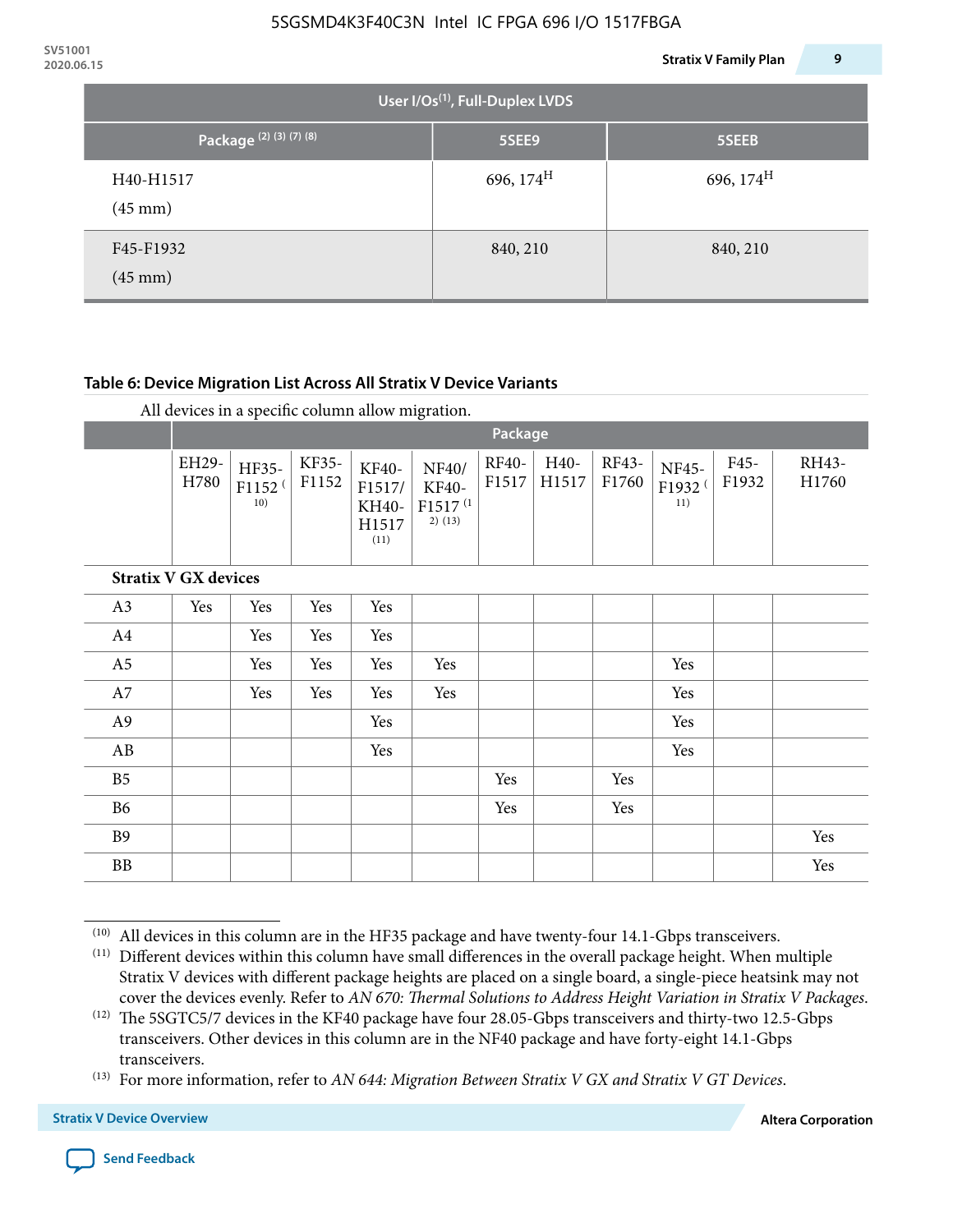#### **10 Low-Power Serial Transceivers**

**Package**

| C <sub>5</sub>             |                             |     |     | Yes |  |     |     |     |  |
|----------------------------|-----------------------------|-----|-----|-----|--|-----|-----|-----|--|
| C7                         |                             |     |     | Yes |  |     |     |     |  |
|                            | <b>Stratix V GS devices</b> |     |     |     |  |     |     |     |  |
| D3                         | Yes                         | Yes |     |     |  |     |     |     |  |
| D <sub>4</sub>             | Yes                         | Yes | Yes |     |  |     |     |     |  |
| D <sub>5</sub>             |                             | Yes | Yes |     |  |     |     |     |  |
| D <sub>6</sub>             |                             |     | Yes |     |  |     | Yes |     |  |
| D <sub>8</sub>             |                             |     | Yes |     |  |     | Yes |     |  |
| <b>Stratix V E devices</b> |                             |     |     |     |  |     |     |     |  |
| E <sub>9</sub>             |                             |     |     |     |  | Yes |     | Yes |  |
| EB                         |                             |     |     |     |  | Yes |     | Yes |  |

**Note:** To verify the pin migration compatibility, use the Pin Migration View window in the Quartus II software Pin Planner.

#### **Related Information**

• **[Altera Product Selector](http://www.altera.com/products/selector/psg-selector.html#)**

Provides the latest information about Altera products.

- **[For more information about verifying the pin migration compatibility, refer to the I/O](http://www.altera.com/literature/hb/qts/qts_qii52013.pdf) [Management chapter in volume 2 of the Quartus II Handbook.](http://www.altera.com/literature/hb/qts/qts_qii52013.pdf)**
- **[For full package details, refer to the Package information datasheet for Altera devices.](http://www.altera.com/support/devices/packaging/specifications/pkg-pin/spe-index.jsp)**
- **[AN 644: Migration Between Stratix V GX and Stratix V GT Devices](http://www.altera.com/literature/an/an644.pdf)**
- **[AN 670: Thermal Solutions to Address Height Variation in Stratix V Packages](http://www.altera.com/literature/an/an670.pdf)**

### **Low-Power Serial Transceivers**

Stratix V FPGAs deliver the industry's most flexible transceivers with the highest bandwidth from 600 Mbps to 28.05 Gbps, low bit error ratio (BER), and low power. Stratix V transceivers have many enhancements to improve flexibility and robustness. These enhancements include robust analog receiver clock and data recovery (CDR), advanced pre-emphasis, and equalization. In addition, each channel provides full featured embedded PCS hard IP to simplify the design, lower the power, and save valuable core resources.

Stratix V transceivers are compliant with a wide range of standard protocols and data rates and are equipped with a variety of signal conditioning features to support backplane, optical module, and chip-tochip applications.

Stratix V transceivers are located on the left and right sides of the device, as shown in the figure below. The transceivers are isolated from the rest of the chip to prevent core and I/O noise from coupling into the transceivers, thereby ensuring optimal signal integrity. The transceiver channels consist of the physical medium attachment (PMA), PCS, and high-speed clock networks. You can also configure unused transceiver PMA channels as additional transmitter PLLs.

**Altera Corporation Stratix V Device Overview**

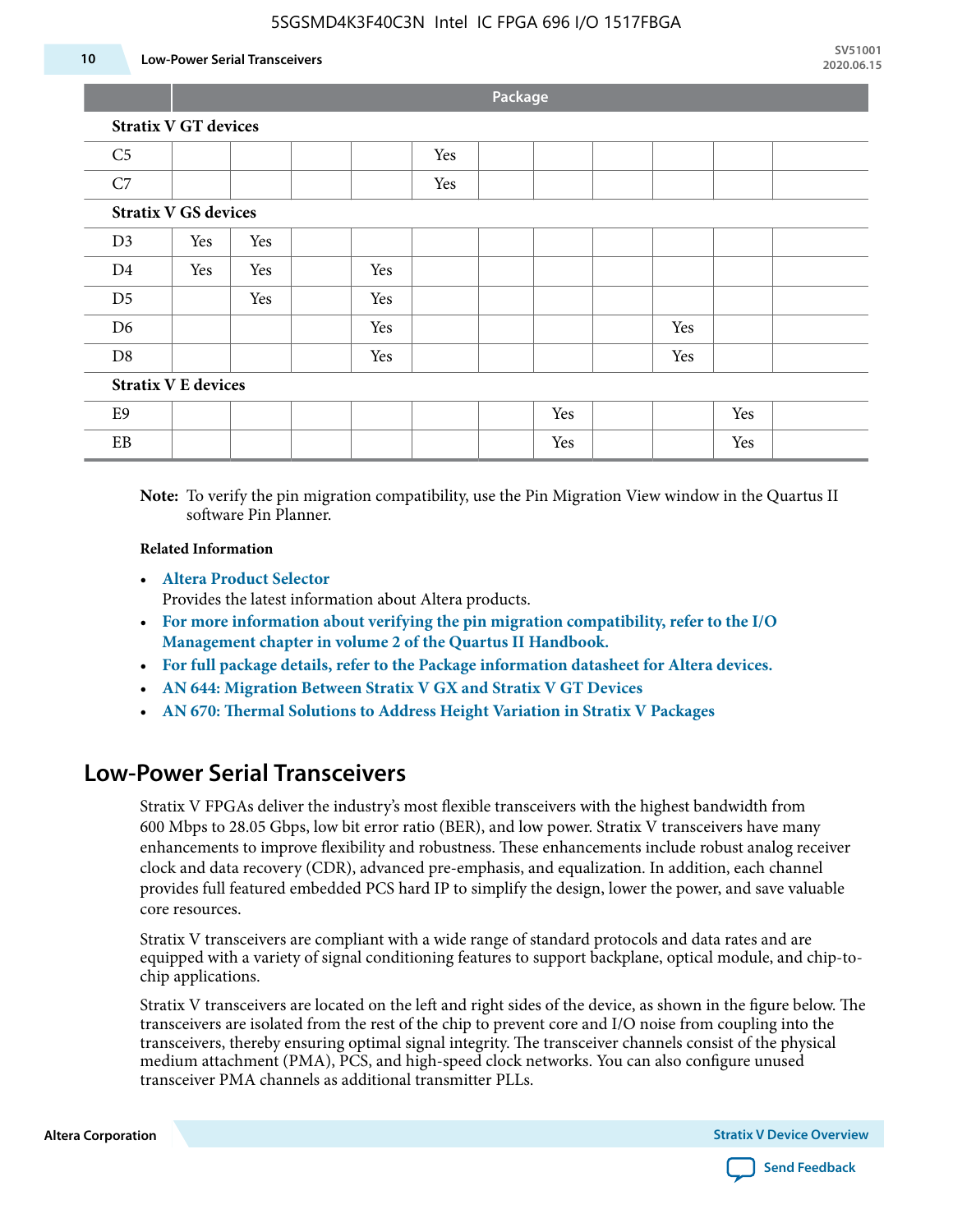#### **Figure 1: Stratix V GT, GX, and GS Device Chip View**

This figure represents one variant of a Stratix V device with transceivers. Other variants may have a different floorplan than the one shown here.



(1) You can use the unused transceiver channels as additional transceiver transmitter PLLs.

The following table lists the PMA features for the Stratix V transceivers.

#### **Table 7: Transceiver PMA Features**

| <b>Feature</b>        | <b>Capability</b>                                                                              |
|-----------------------|------------------------------------------------------------------------------------------------|
| Chip-to-chip support  | 28.05 Gbps and 12.5 Gbps (Stratix V GT devices) and<br>14.1 Gbps (Stratix V GX and GS devices) |
| Backplane support     | 12.5 Gbps (Stratix V GX, GS, and GT devices)                                                   |
| Cable driving support | PCIe cable and eSATA applications                                                              |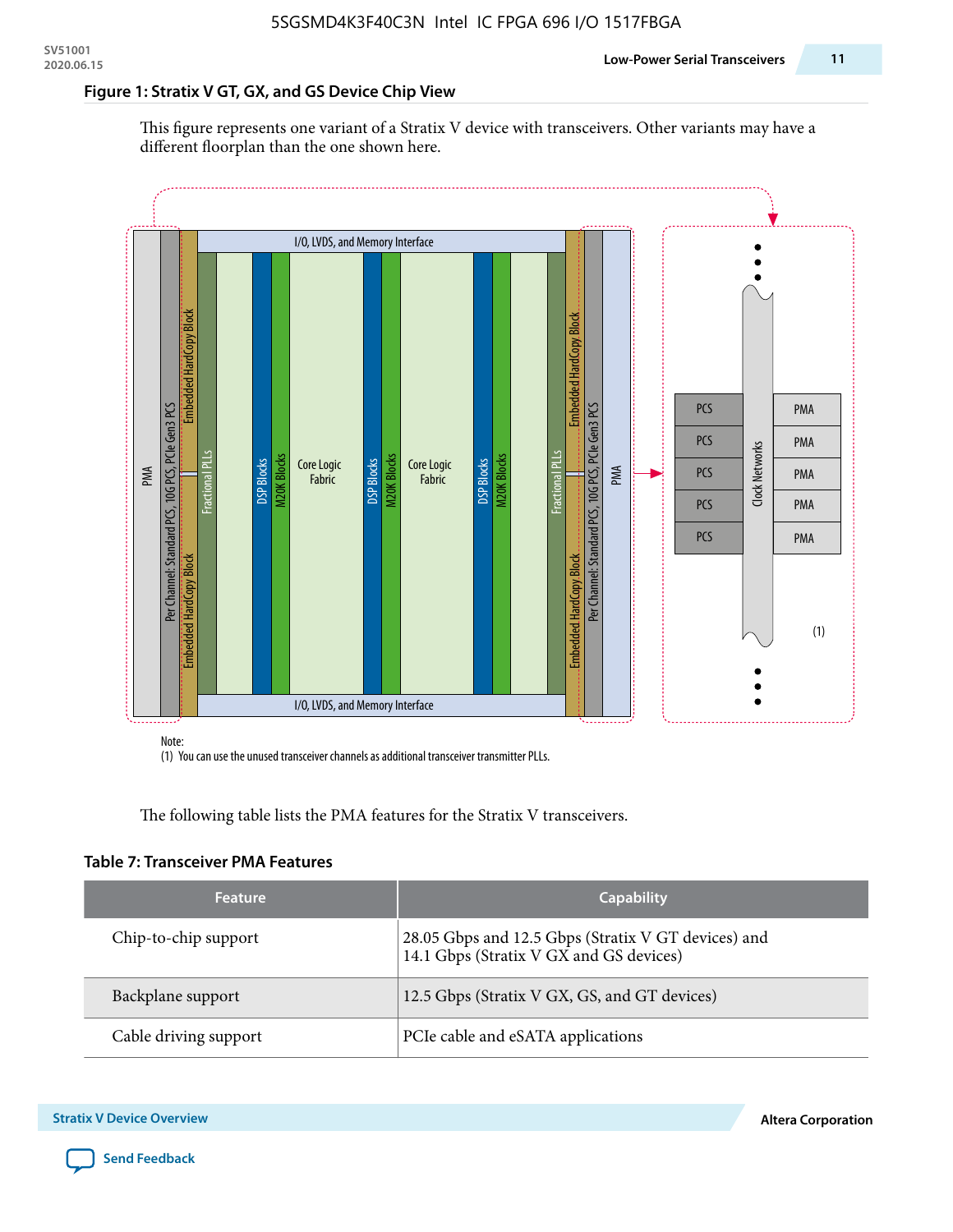**12 Low-Power Serial Transceivers**

| Feature                                             | <b>Capability</b>                                                                                                                                                         |  |  |  |
|-----------------------------------------------------|---------------------------------------------------------------------------------------------------------------------------------------------------------------------------|--|--|--|
| Optical module support with EDC                     | 10G Form-factor Pluggable (XFP), Small Form-factor Pluggable<br>(SFP+), Quad Small Form-factor Pluggable (QSFP), CXP, 100G<br>Pluggable (CFP), 100G Form-factor Pluggable |  |  |  |
| Continuous Time Linear Equalization<br>(CTLE)       | Receiver 4-stage linear equalization to support high-attenuation<br>channels                                                                                              |  |  |  |
| Decision Feedback Equalization (DFE)                | Receiver 5-tap digital equalizer to minimize losses and crosstalk                                                                                                         |  |  |  |
| Adaptive equalization (AEQ)                         | Adaptive engine to automatically adjust equalization to<br>compensate for changes over time                                                                               |  |  |  |
| PLL-based clock recovery                            | Superior jitter tolerance versus phase interpolation techniques                                                                                                           |  |  |  |
| Programmable deserialization and word<br>alignment  | Flexible deserialization width and configurable word alignment<br>patterns                                                                                                |  |  |  |
| Transmitter equalization (pre-emphasis)             | Transmitter driver 4-tap pre-emphasis and de-emphasis for<br>protocol compliance under lossy conditions                                                                   |  |  |  |
| Ring and LC oscillator transmitter PLLs             | Choice of transmitter PLLs per channel, optimized for specific<br>protocols and applications                                                                              |  |  |  |
| On-chip instrumentation (EyeQ data-<br>eye monitor) | Allows non-intrusive on-chip monitoring of both width and<br>height of the data eye                                                                                       |  |  |  |
| Dynamic reconfiguration                             | Allows reconfiguration of single channels without affecting<br>operation of other channels                                                                                |  |  |  |
| Protocol support                                    | Compliance with over 50 industry standard protocols in the<br>range of 600 Mbps to 28.05 Gbps                                                                             |  |  |  |

The Stratix V core logic connects to the PCS through an 8-, 10-, 16-, 20-, 32-, 40-, 64-, or 66-bit interface, depending on the transceiver data rate and protocol. Stratix V devices contain PCS hard IP to support PCIe Gen3, Gen2, Gen1, Interlaken, 10GE, XAUI, GbE, SRIO, CPRI, and GPON protocols. All other standard and proprietary protocols are supported through the transceiver PCS hard IP. The following table lists the transceiver PCS features.

#### **Table 8: Transceiver PCS Features**

| <b>Protocol</b> | Data Rates (Gbps)     | <b>Transmitter Data Path</b>                                                                  | <b>Receiver Data Path</b>                                                                                  |
|-----------------|-----------------------|-----------------------------------------------------------------------------------------------|------------------------------------------------------------------------------------------------------------|
| Custom PHY      | $0.6 \text{ to } 8.5$ | Phase compensation FIFO, byte<br>serializer, 8B/10B encoder,<br>bit-slip, and channel bonding | Word aligner, de-skew FIFO,<br>rate match FIFO, 8B/10B<br>decoder, byte deserializer, and<br>byte ordering |

**Altera Corporation** 

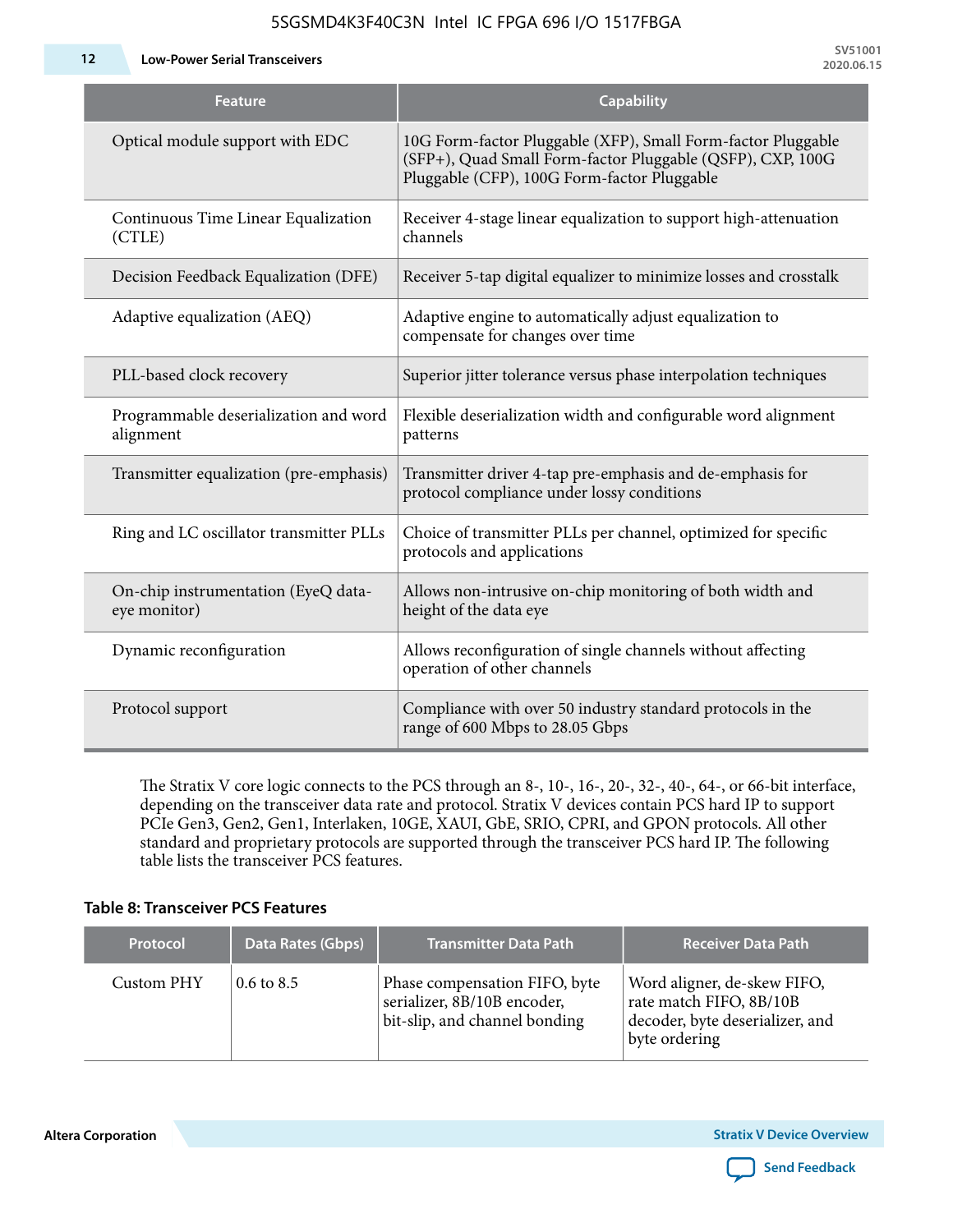**SV51001**

#### **2020.06.15 PCIe Gen3, Gen2, and Gen1 Hard IP (Embedded HardCopy Block) 13**

| Protocol                         | Data Rates (Gbps)    | <b>Transmitter Data Path</b>                                                                   | <b>Receiver Data Path</b>                                                                                                               |  |
|----------------------------------|----------------------|------------------------------------------------------------------------------------------------|-----------------------------------------------------------------------------------------------------------------------------------------|--|
| Custom 10G<br>PHY                | 9.98 to 14.1         | TX FIFO, gear box, and bit-slip                                                                | RX FIFO and gear box                                                                                                                    |  |
| x1, x4, x8 PCIe<br>Gen1 and Gen2 | 2.5 and 5.0          | Same as custom PHY plus PIPE<br>2.0 interface to core logic                                    | Same as custom PHY plus<br>PIPE 2.0 interface to core logic                                                                             |  |
| x1, x4, x8 PCIe<br>Gen3          | 8                    | Phase compensation FIFO,<br>encoder, scrambler, gear box, and<br>bit-slip                      | Block synchronization, rate<br>match FIFO, decoder,<br>de-scrambler, and phase<br>compensation FIFO                                     |  |
| 10G Ethernet                     | 10.3125              | TX FIFO, 64/66 encoder,<br>scrambler, and gear box                                             | RX FIFO, 64/66 decoder,<br>de-scrambler, block synchro-<br>nization, and gear box                                                       |  |
| Interlaken                       | 4.9 to 14.1          | TX FIFO, frame generator,<br>CRC-32 generator, scrambler,<br>disparity generator, and gear box | RX FIFO, frame generator,<br>CRC-32 checker, frame<br>decoder, descrambler,<br>disparity checker, block<br>synchronization, and gearbox |  |
| OTN 40 and                       | $(4+1)$ x 11.3       | TX FIFO, channel bonding, and                                                                  | RX FIFO, lane deskew, and                                                                                                               |  |
| 100                              | $(10+1) \times 11.3$ | byte serializer                                                                                | byte de-serializer                                                                                                                      |  |
| GbE                              | 1.25                 | Same as custom PHY plus GbE<br>state machine                                                   | Same as custom PHY plus<br>GbE state machine                                                                                            |  |
| <b>XAUI</b>                      | 3.125 to 4.25        | Same as custom PHY plus XAUI<br>state machine for bonding four<br>channels                     | Same as custom PHY plus<br>XAUI state machine for re-<br>aligning four channels                                                         |  |
| <b>SRIO</b>                      | 1.25 to 6.25         | Same as custom PHY plus SRIO<br>V2.1 compliant x2 and x4 channel<br>bonding                    | Same as custom PHY plus<br>SRIO V2.1compliant x2 and<br>x4 deskew state machine                                                         |  |
| <b>CPRI</b>                      | 0.6144 to 9.83       | Same as custom PHY plus TX<br>deterministic latency                                            | Same as custom PHY plus RX<br>deterministic latency                                                                                     |  |
| <b>GPON</b>                      | 1.25, 2.5, and 10    | Same as custom PHY                                                                             | Same as custom PHY                                                                                                                      |  |

# **PCIe Gen3, Gen2, and Gen1 Hard IP (Embedded HardCopy Block)**

Stratix V devices have PCIe hard IP designed for performance, ease-of-use, and increased functionality. The PCIe hard IP consists of the PCS, data link, and transaction layers. The PCIe hard IP supports Gen3, Gen2, and Gen1 end point and root port up to x8 lane configurations.

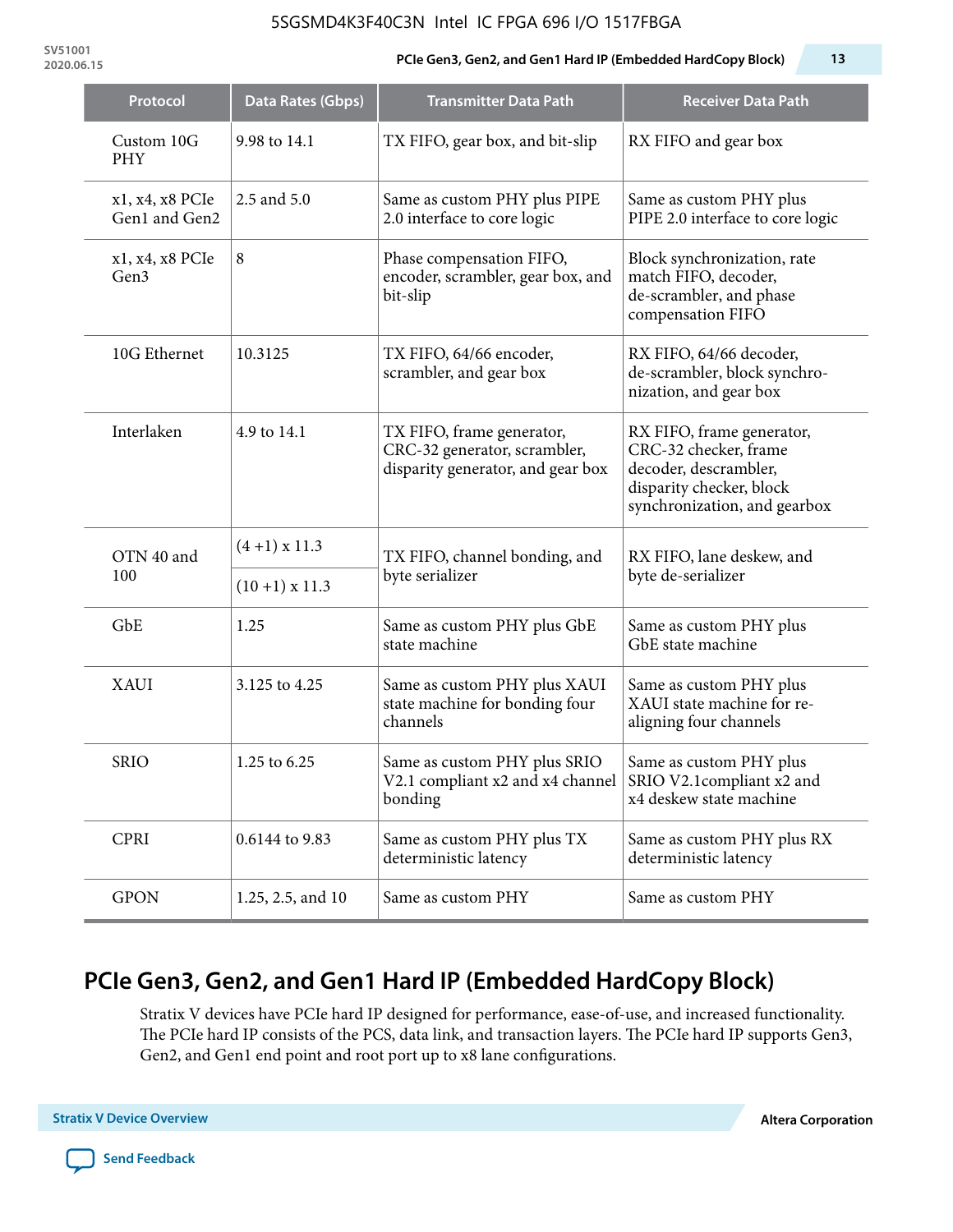#### **14 External Memory and GPIO**

The Stratix V PCIe hard IP operates independently from the core logic, which allows the PCIe link to wake up and complete link training in less than 100 ms while the Stratix V device completes loading the programming file for the rest of the FPGA. The PCIe hard IP also provides added functionality, which helps support emerging features such as Single Root I/O Virtualization (SR-IOV) or optional protocol extensions. In addition, the Stratix V device PCIe hard IP has improved end-to-end data path protection using ECC and enables device CvP.

In all Stratix V devices, the primary PCIe hard IP that supports CvP is always in the bottom left corner of the device (IOBANK\_B0L) when viewing the die from the top.

### **External Memory and GPIO**

Each Stratix V I/O block has a hard FIFO that improves the resynchronization margin as data is transferred from the external memory to the FPGA.

The hard FIFO also lowers PHY latency, resulting in higher random access performance. GPIOs include on-chip dynamic termination to reduce the number of external components and minimize reflections. On-package decoupling capacitors suppress noise on the power lines, which reduce noise coupling into the I/Os. Memory banks are isolated to prevent core noise from coupling to the output, thus reducing jitter and providing optimal signal integrity.

The external memory interface block uses advanced calibration algorithms to compensate for process, voltage and temperature (PVT) variations in the FPGA and external memory components. The advanced algorithms ensure maximum bandwidth and a robust timing margin across all conditions. Stratix V devices deliver a complete memory solution with the High Performance Memory Controller II (HPMC II) and UniPHY MegaCore® IP that simplifies a design for today's advanced memory modules. The following table lists external memory interface block performance.

| Interface         | Performance (MHz) |
|-------------------|-------------------|
| DDR3              | 933               |
| DDR <sub>2</sub>  | 400               |
| QDR II            | 350               |
| $QDR II+$         | 550               |
| <b>RLDRAM II</b>  | 533               |
| <b>RLDRAM III</b> | 800               |

#### **Table 9: External Memory Interface Performance**

The specifications listed in this table are performance targets. For a current achievable performance, use the *External Memory Interface Spec Estimator*.

#### **Related Information**

**[External Memory Interface Spec Estimator](http://www.altera.com/technology/memory/estimator/mem-emif-index.html)**

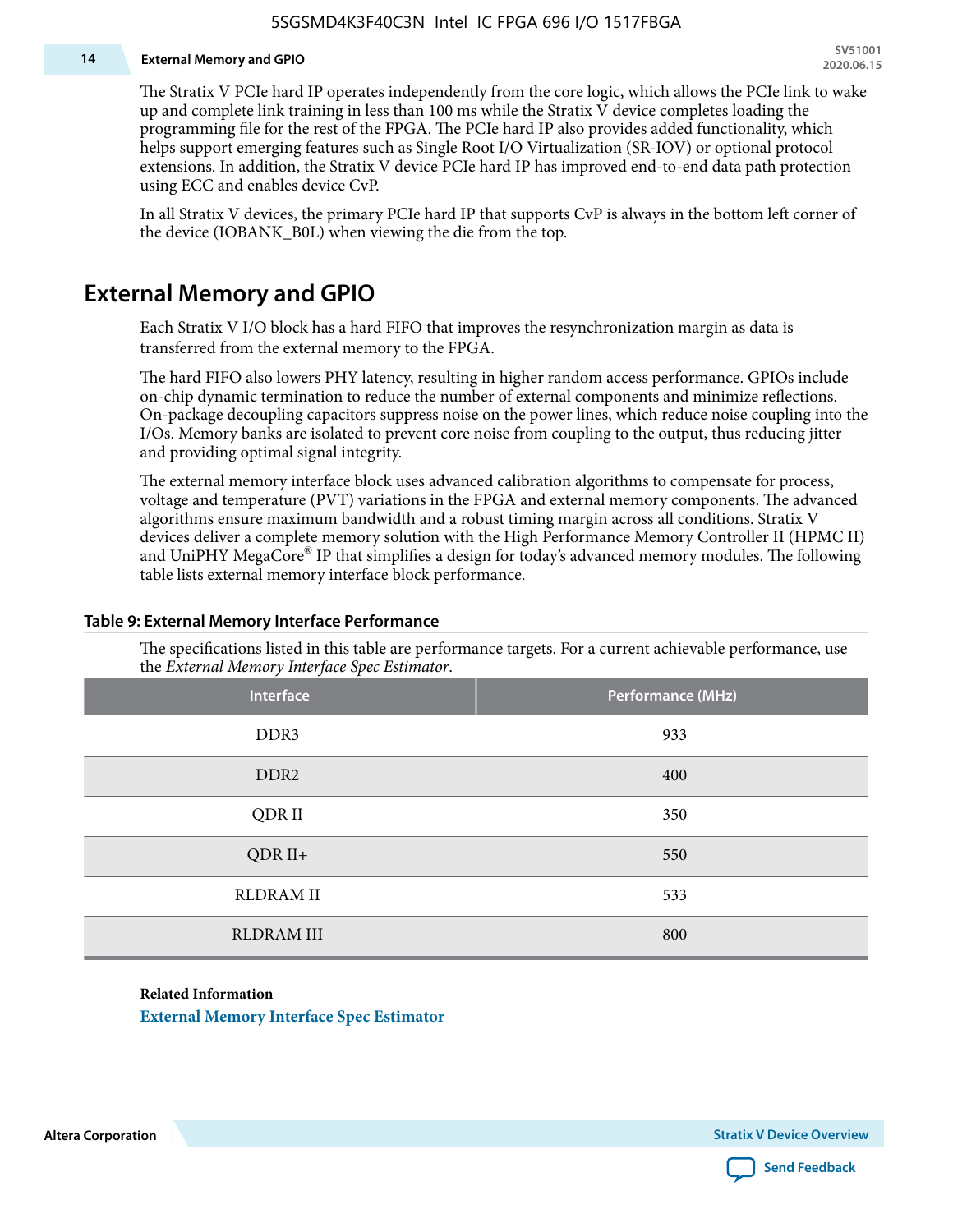# **Adaptive Logic Module**

Stratix V devices use an improved ALM to implement logic functions more efficiently. The Stratix V ALM has eight inputs with a fracturable look-up table (LUT), two dedicated embedded adders, and four dedicated registers.

The Stratix V ALM has the following enhancements:

- Packs 6% more logic when compared with the ALM found in Stratix IV devices.
- Implements select 7-input LUT-based functions, all 6-input logic functions, and two independent functions consisting of smaller LUT sizes (such as two independent 4-input LUTs) to optimize core usage.
- Adds more registers (four registers per 8-input fracturable LUT). More registers allow Stratix V devices to maximize core performance at a higher core logic usage and provides easier timing closure for register-rich and heavily pipelined designs.

The Quartus II software leverages the Stratix V ALM logic structure to deliver the highest performance, optimal logic usage, and lowest compile times. The Quartus II software simplifies design re-use because it automatically maps legacy Stratix designs into the new Stratix V ALM architecture.

# **Clocking**

The Stratix V device core clock network is designed to support 800-MHz fabric operations and 1,066-MHz and 1,600-Mbps external memory interfaces.

The clock network architecture is based on Altera's proven global, quadrant, and peripheral clock structure, which is supported by dedicated clock input pins and fractional clock synthesis PLLs. The Quartus II software identifies all unused sections of the clock network and powers them down, which reduces power consumption.

# **Fractional PLL**

Stratix V devices contain up to 32 fractional PLLs.

You can use the fractional PLLs to reduce both the number of oscillators required on the board and the clock pins used in the FPGA by synthesizing multiple clock frequencies from a single reference clock source. In addition, you can use the fractional PLLs for clock network delay compensation, zero delay buffering, and transmitter clocking for transceivers. Fractional PLLs can be individually configured for integer mode or fractional mode with third-order delta-sigma modulation.

# **Embedded Memory**

Stratix V devices contain two types of embedded memory blocks: MLAB (640-bit) and M20K (20-Kbit). MLAB blocks are ideal for wide and shallow memories. M20K blocks are useful for supporting larger memory configurations and include ECC.

Both types of memory blocks operate up to 600 MHz and can be configured to be a single- or dual-port RAM, FIFO, ROM, or shift register. These memory blocks are flexible and support a number of memory configurations, as shown in the following table.

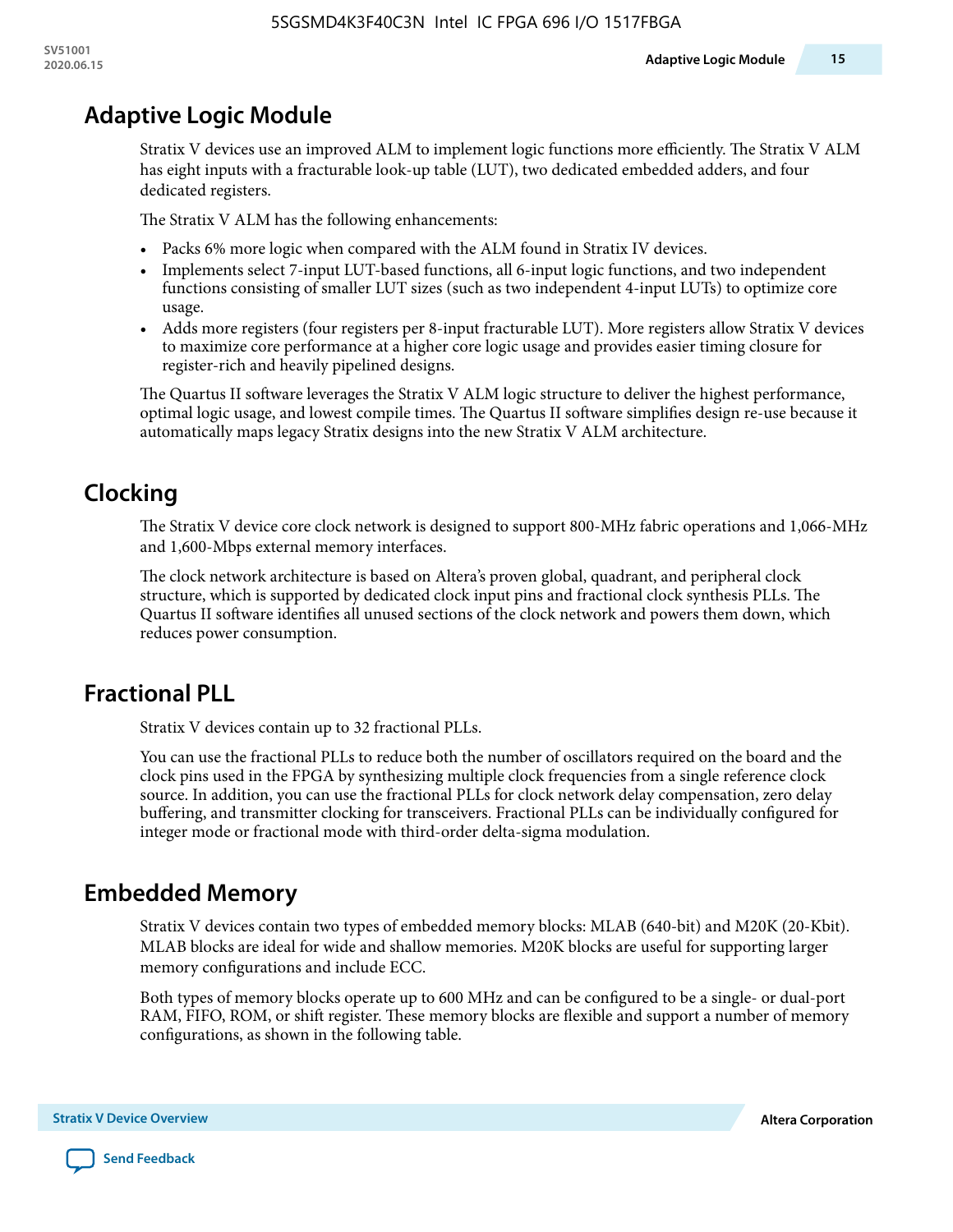#### **16 Variable Precision DSP Block**

**SV51001 2020.06.15**

#### **Table 10: Embedded Memory Block Configuration**

| MLAB (640 Bits) | M20K (20,480 Bits) |
|-----------------|--------------------|
|                 | 512x40             |
|                 | 1Kx20              |
| 32x20           | 2Kx10              |
| 64x10           | 4Kx5               |
|                 | 8Kx2               |
|                 | 16Kx1              |

The Quartus II software simplifies design re-use by automatically mapping memory blocks from legacy Stratix devices into the Stratix V memory architecture.

### **Variable Precision DSP Block**

Stratix V FPGAs feature the industry's first variable precision DSP block that you can configure to natively support signal processing with precision ranging from 9x9 to 36x36.

You can independently configure each DSP block at compile time as either a dual 18x18 multiply accumulate or a single 27x27 multiply accumulate. With a dedicated 64-bit cascade bus, you can cascade multiple variable precision DSP blocks to implement even higher precision DSP functions efficiently. The following table describes how variable precision is accommodated within a DSP block or by using multiple blocks.

| <b>Multiplier Size</b><br>(bits) | <b>DSP Block Resources</b>          | <b>Expected Usage</b>                                      |  |  |
|----------------------------------|-------------------------------------|------------------------------------------------------------|--|--|
| 9x9                              | 1/3 of variable precision DSP block | Low precision fixed point                                  |  |  |
| 18x18                            | 1/2 of variable precision DSP block | Medium precision fixed point                               |  |  |
| 27x27                            | 1 variable precision DSP block      | High precision fixed or single precision<br>floating point |  |  |
| 36x36                            | 2 variable precision DSP blocks     | Very high precision fixed point                            |  |  |

#### **Table 11: Variable Precision DSP Block Configurations**

Complex multiplication is common in DSP algorithms. One of the most popular applications of complex multipliers is the fast Fourier transform (FFT) algorithm, which increases precision requirements on only one side of the multiplier. The variable precision DSP block is designed to support the FFT algorithm with a proportional increase in DSP resources with precision growth. The following table lists complex multipli‐ cation with variable precision DSP blocks.

**Altera Corporation** 

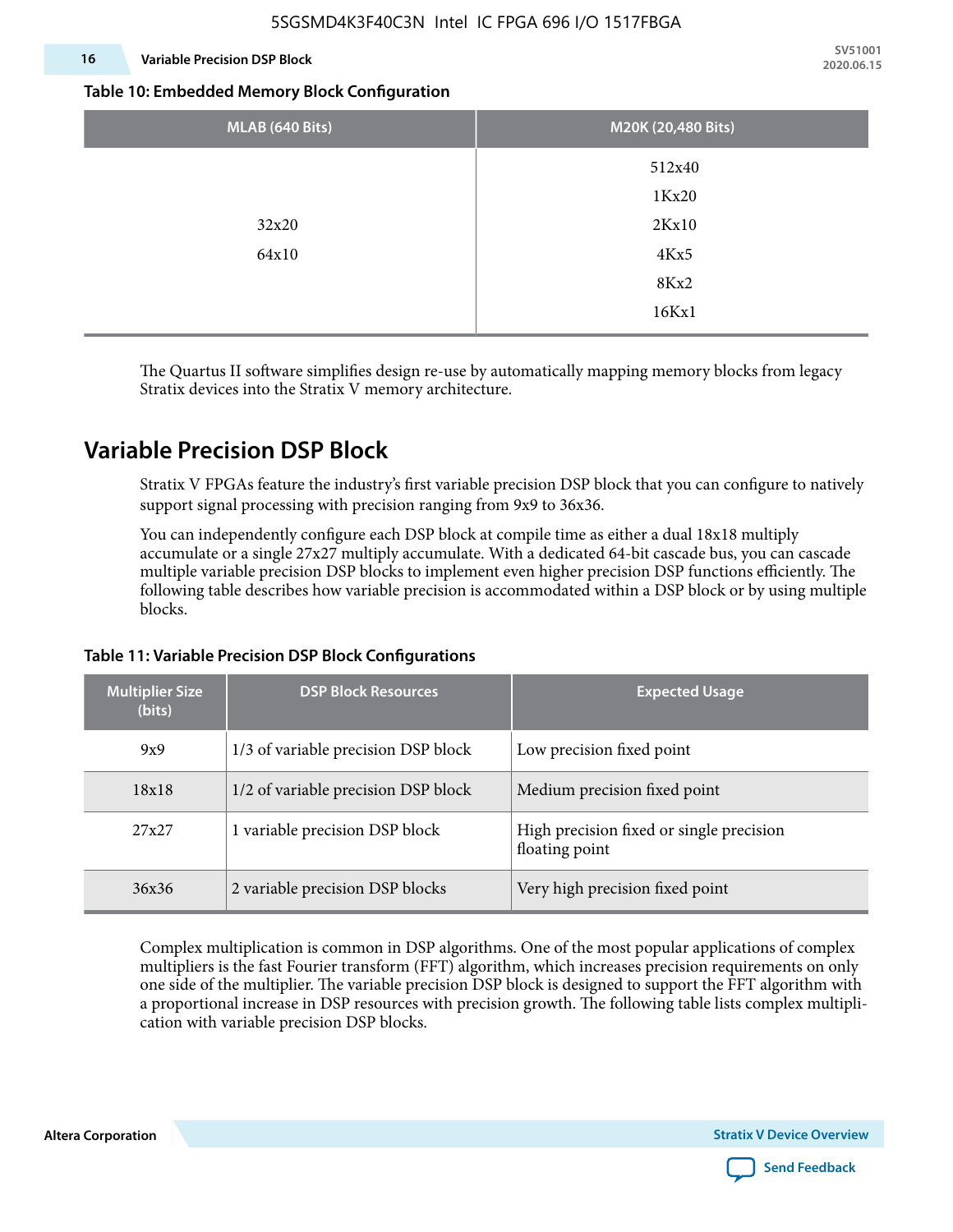| <b>Multiplier Size</b><br>(bits) | <b>DSP Block Resources</b>      | <b>Expected Usage</b>                     |
|----------------------------------|---------------------------------|-------------------------------------------|
| 18x18                            | 2 variable precision DSP blocks | Resource optimized FFTs                   |
| 18x25                            | 3 variable precision DSP blocks | Accommodate bit growth through FFT stages |
| 18x36                            | 4 variable precision DSP blocks | Highest precision FFT stages              |
| 27x27                            | 4 variable precision DSP blocks | Single precision floating point           |

#### **Table 12: Complex Multiplication with Variable Precision DSP Blocks**

For FFT applications with high dynamic range requirements, only the Altera $^\circ$  FFT MegaCore offers an option of single precision floating point implementation, with the resource usage and performance similar to high-precision fixed point implementations.

Other new features include:

- 64-bit accumulator, the largest in the industry
- Hard pre-adder, available in both 18- and 27-bit modes
- Cascaded output adders for efficient systolic FIR filters
- Internal coefficient register banks
- Enhanced independent multiplier operation
- Efficient support for single- and double-precision floating point arithmetic
- Ability to infer all the DSP block modes through HDL code using the Altera Complete Design Suite

The variable precision DSP block is ideal for higher bit precision in high-performance DSP applications. At the same time, the variable precision DSP block can efficiently support the many existing 18-bit DSP applications, such as high definition video processing and remote radio heads. Stratix V FPGAs, with the variable precision DSP block architecture, are the only FPGA family that can efficiently support many different precision levels, up to and including floating point implementations. This flexibility results in increased system performance, reduced power consumption, and reduced architecture constraints for system algorithm designers.

### **Power Management**

Stratix V devices leverage FPGA architectural features and process technology advancements to reduce total power consumption by up to 30% when compared with Stratix IV devices at the same performance level.

Stratix V devices continue to provide programmable power technology, introduced in earlier generations of Stratix FPGA families. The Quartus II software PowerPlay feature identifies critical timing paths in a design and biases core logic in that path for high performance. PowerPlay also identifies non-critical timing paths and biases core logic in that path for low power instead of high performance. PowerPlay automatically biases core logic to meet performance and optimize power consumption.

Additionally, Stratix V devices have a number of hard IP blocks that reduce logic resources and deliver substantial power savings when compared with soft implementations. The list includes PCIe Gen1/Gen2/ Gen3, Interlaken PCS, hard I/O FIFOs, and transceivers. Hard IP blocks consume up to 50% less power than equivalent soft implementations.

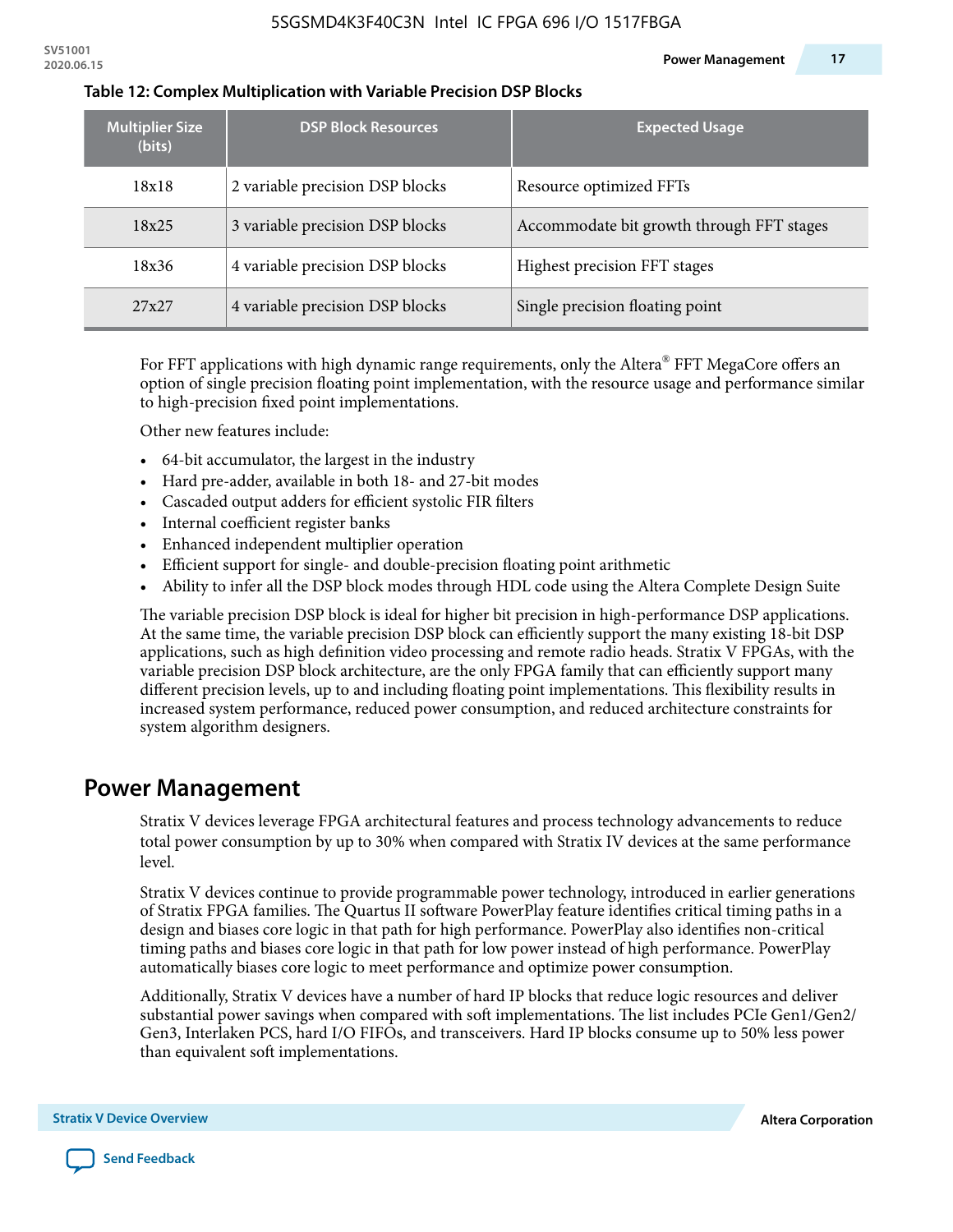#### **18 Incremental Compilation**

Stratix V transceivers are designed for power efficiency. The transceiver channels consume 50% less power than Stratix IV FPGAs. The transceiver PMA consumes approximately 90 mW at 6.5 Gbps and 170 mW at 12.5 Gbps.

### **Incremental Compilation**

The Quartus II software incremental compilation feature reduces compilation time by up to 70% and preserves performance to ease timing closure.

Incremental compilation supports top-down, bottom-up, and team-based design flows. Incremental compilation facilitates modular hierarchical and team-based design flows where a team of designers work in parallel on a design. Different designers or IP providers can develop and optimize different blocks of the design independently, which you can then import into the top-level project.

### **Enhanced Configuration and CvP**

Stratix V device configuration is enhanced for ease-of-use, speed, and cost.

Stratix V devices support a new 4-bit bus active serial mode (ASx4). ASx4 supports up to a 400Mbps data rate using small low-cost quad interface Flash devices. ASx4 mode is easy to use and offers an ideal balance between cost and speed. Finally, the fast passive parallel (FPP) interface is enhanced to support 8-, 16-, and 32-bit data widths to meet a wide range of performance and cost goals.

You can configure Stratix V FPGAs using CvP with PCIe. CvP with PCIe divides the configuration process into two parts: the PCIe hard IP and periphery and the core logic fabric. CvP uses a much smaller amount of external memory (flash or ROM) because CvP has to store only the configuration file for the PCIe hard IP and periphery. The 100-ms power-up to active time (for PCIe) is much easier to achieve when only the PCIe hard IP and periphery are loaded. After the PCIe hard IP and periphery are loaded and the root port is booted up, application software running on the root port can send the configuration file for the FPGA fabric across the PCIe link where the file is loaded into the FPGA. The FPGA is then fully configured and functional.

The following table lists the configuration modes available for Stratix V devices.

| <b>Mode</b>                           | <b>Fast or</b><br><b>Slow POR</b> | Compres-<br>sion | <b>Encryption</b> | Remote<br><b>Update</b> | Data Width | <b>Max Clock</b><br>Rate (MHz) | <b>Max Data Rate</b><br>(Mbps) |
|---------------------------------------|-----------------------------------|------------------|-------------------|-------------------------|------------|--------------------------------|--------------------------------|
| <b>Active Serial</b><br>(AS)          | Yes                               | Yes              | Yes               | Yes                     | 1, 4       | 100                            | 400                            |
| Passive Serial<br>(PS)                | Yes                               | Yes              | Yes               |                         | 1          | 125                            | 125                            |
| <b>Fast Passive</b><br>Parallel (FPP) | Yes                               | Yes              | Yes               | $Yes$ $(14)$            | 8, 16, 32  | $125^{(15)}$                   | 3,000                          |

#### **Table 13: Configuration Modes for Stratix V Devices**

**Altera Corporation Stratix V Device Overview**



<sup>(14)</sup> Remote update support with the Parallel Flash Loader.

<sup>&</sup>lt;sup>(15)</sup> The maximum clock rate is 125 MHz for x8 and x16 FPP, but only 100 MHz for x32 FPP.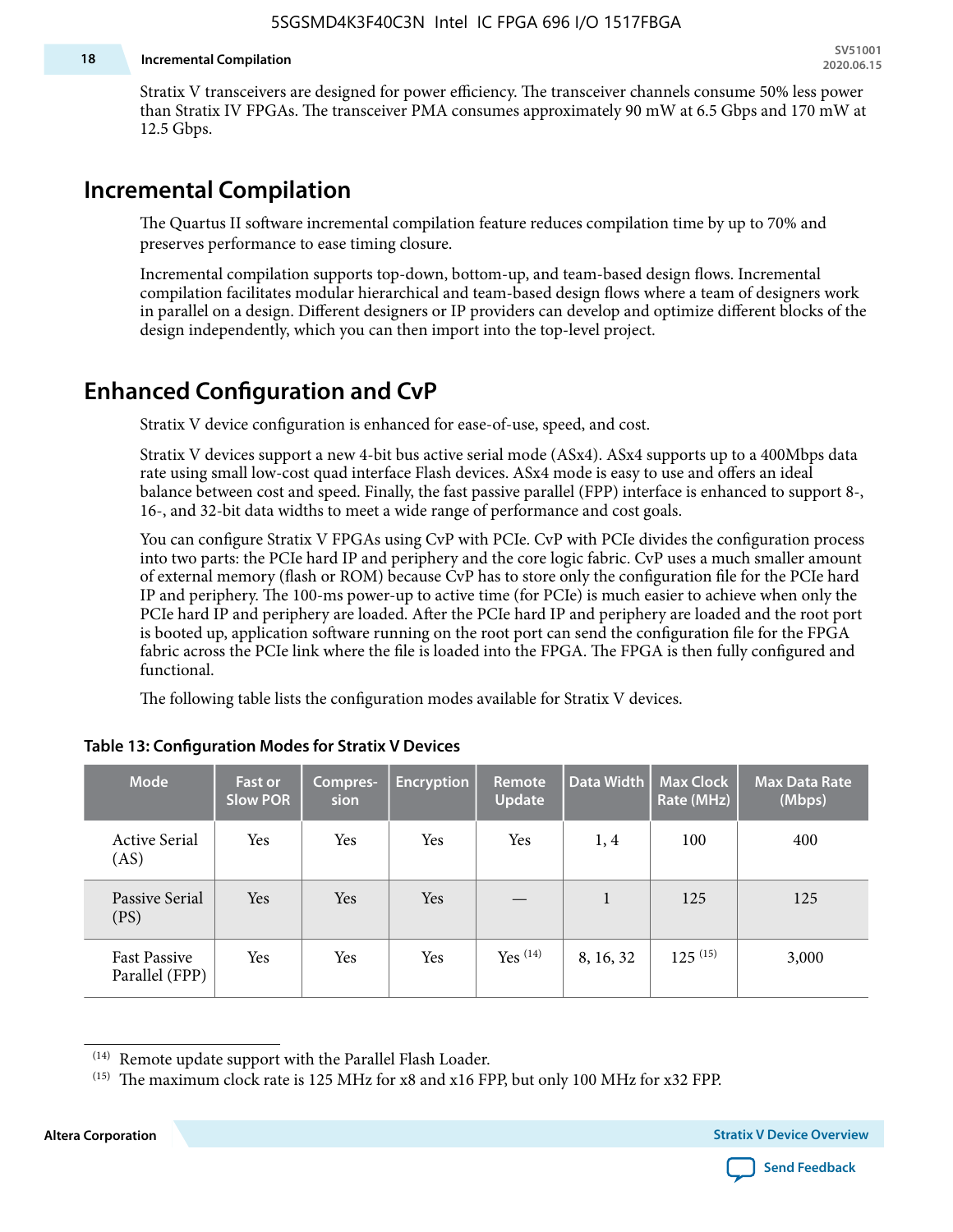| <b>Mode</b>                     | <b>Fast or</b><br><b>Slow POR</b> | Compres-<br>sion | <b>Encryption</b> | Remote<br>Update | Data Width | <b>Max Clock</b><br>Rate (MHz) | <b>Max Data Rate</b><br>(Mbps) |
|---------------------------------|-----------------------------------|------------------|-------------------|------------------|------------|--------------------------------|--------------------------------|
| CvP                             |                                   |                  | Yes               | Yes              | 1, 2, 4, 8 |                                | 3,000                          |
| Partial<br>Reconfigura-<br>tion |                                   |                  | Yes               | Yes              | 16         | 125                            | 2,000                          |
| JTAG                            |                                   |                  |                   |                  |            | 33                             | 33                             |

### **Partial Reconfiguration**

Partial reconfiguration allows you to reconfigure part of the FPGA while other sections continue to operate.

This capability is required in systems where uptime is critical because partial reconfiguration allows you to make updates or adjust functionality without disrupting services. While lowering power and cost, partial reconfiguration also increases the effective logic density by removing the necessity to place FPGA functions that do not operate simultaneously. Instead, you can store these functions in external memory and load them as required. This capability reduces the size of the FPGA by allowing multiple applications on a single FPGA, saving board space and reducing power.

You no longer need to know all the details of the FPGA architecture to perform partial reconfiguration. Altera simplifies the process by extending the power of incremental compilation used in earlier versions of the Quartus II software.

Partial reconfiguration is supported in the following configurations:

- Partial reconfiguration through the FPP x16 I/O interface
- CvP
- Soft internal core, such as the Nios® II processor.

# **Automatic Single Event Upset Error Detection and Correction**

Stratix V devices offer single event upset (SEU) error detection and correction circuitry that is robust and easy to use.

The correction circuitry includes protection for configuration RAM (CRAM) programming bits and user memories. The CRAM is protected by a continuously running cyclical redundancy check (CRC) error detection circuit with integrated ECC that automatically corrects one or double-adjacent bit errors and detects higher order multi-bit errors. When more than two errors occur, correction is available through a core programming file reload that refreshes a design while the FPGA is operating.

The physical layout of the FPGA is optimized to make the majority of multi-bit upsets appear as independent single- or double-adjacent bit errors, which are automatically corrected by the integrated CRAM ECC circuitry. In addition to the CRAM protection in Stratix V devices, user memories include integrated ECC circuitry and are layout-optimized to enable error detection of 3-bit errors and correction for 2-bit errors.

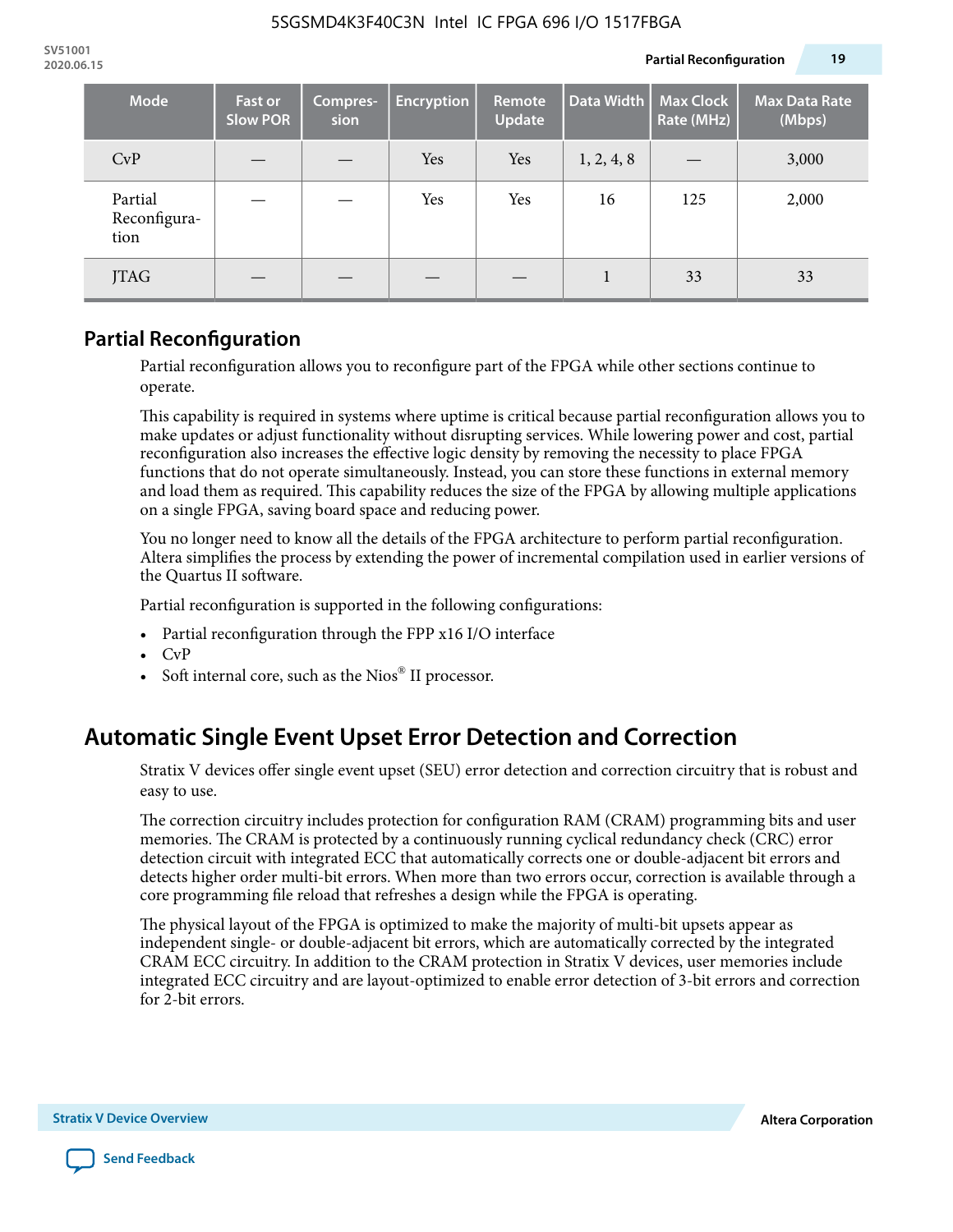### **HardCopy V Devices**

HardCopy V ASICs offer the lowest risk and lowest total cost in ASIC designs with embedded high-speed transceivers. You can prototype and debug with Stratix V FPGAs, then use HardCopy V ASICs for volume production. The proven turnkey process creates a functionally equivalent HardCopy V ASIC with or without embedded transceivers to meet all timing constraints in as little as 12 weeks.

The powerful combination of Stratix V FPGAs and HardCopy V ASICs can help you meet your design requirements. Whether you plan for ASIC production and require the lowest-risk, lowest-cost path from specification to production or require a cost reduction path for your FPGA-based systems, Altera provides the optimal solution for power, performance, and device bandwidth.

# **Ordering Information**

This section describes ordering information for Stratix V GT, GX, GS, and E devices.

The following figure shows the ordering codes for Stratix V devices.

**Altera Corporation** 

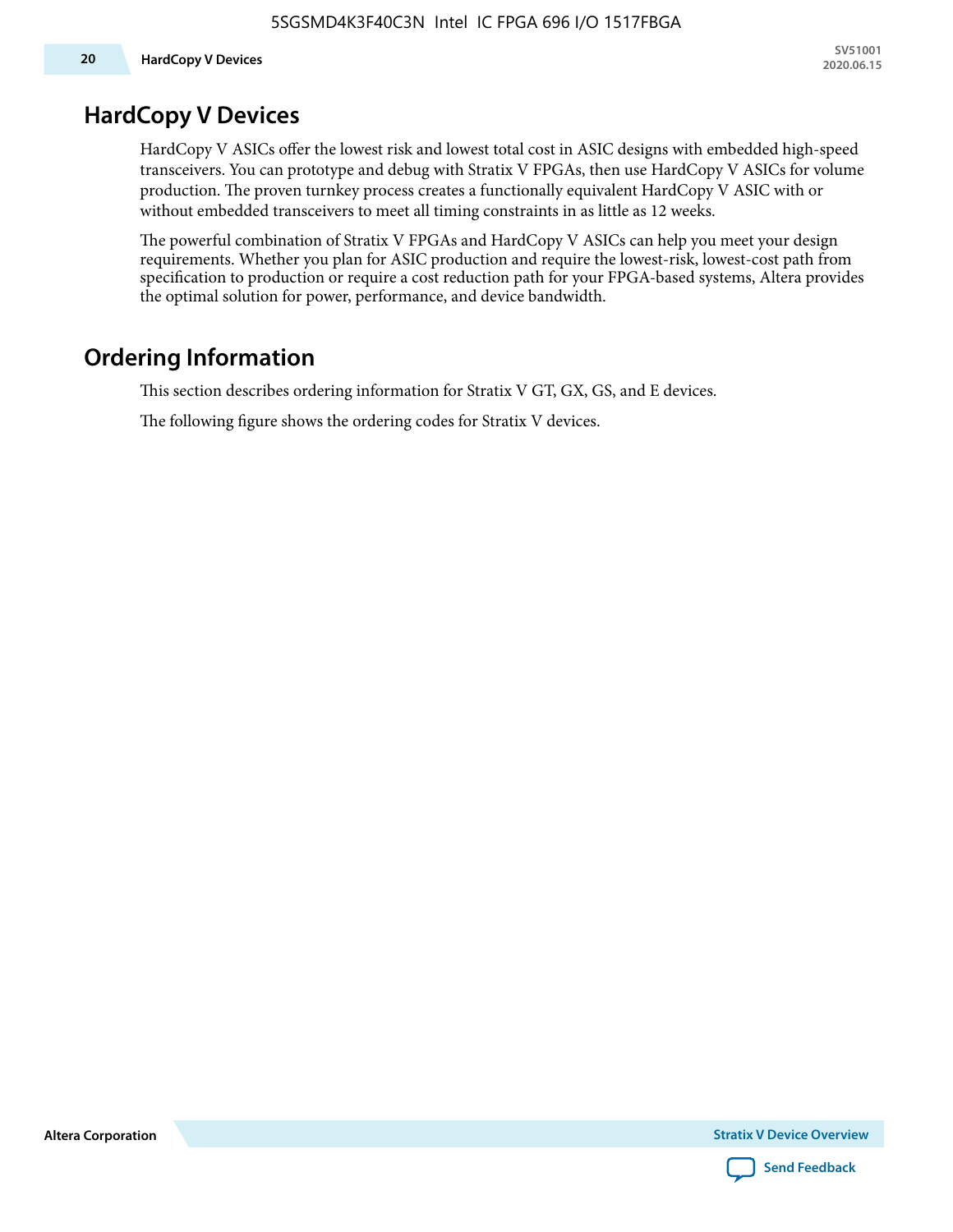#### **Figure 2: Ordering Information for Stratix V Devices**



(1) Stratix V mainstream "M" devices have exactly one instantiation of PCI Express hard IP. Extended "E" devices have either two or four instantiations of PCI Express hard IP, depending on the device and package combination. For non-transceiver Stratix V devices, this character does not appear in the part number.

(2) You can select one or two of these options, or you can ignore these options.

(3) YY parts can support transceiver operations up to 10.3125 Gbps.

(4) Contact Intel for availability.

# **Document Revision History**

| <b>Document</b><br><b>Version</b> | <b>Changes</b>                                                                                                                                            |
|-----------------------------------|-----------------------------------------------------------------------------------------------------------------------------------------------------------|
| 2020.06.15                        | Updated Figure: Ordering Information for Stratix V Devices:<br>• Added the RoHS ordering information.<br>• Removed "ES" from the list of optional suffix. |

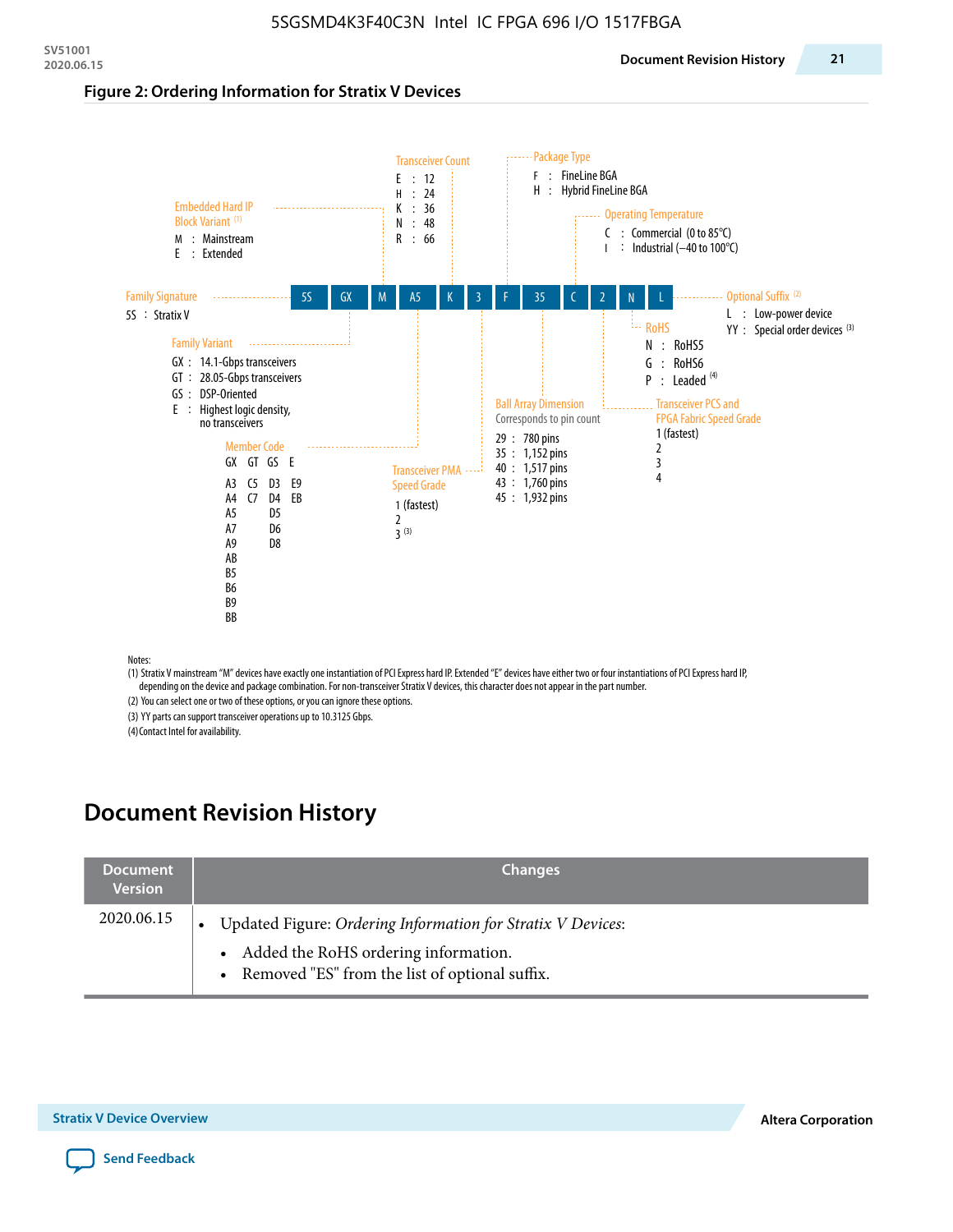#### **22 Document Revision History**

**SV51001 2020.06.15**

#### **Table 14: Document Revision History**

| <b>Date</b>   | <b>Version</b> | <b>Changes Made</b>                                                                                                                                                                                                                                                                                                                                                                                                                                                                                                                                                                |
|---------------|----------------|------------------------------------------------------------------------------------------------------------------------------------------------------------------------------------------------------------------------------------------------------------------------------------------------------------------------------------------------------------------------------------------------------------------------------------------------------------------------------------------------------------------------------------------------------------------------------------|
| October 2015  | 2015.10.01     | Changed heading in the "Ordering Information for Stratix V<br>Devices" figure to "Embedded Hard IP Block Variant".                                                                                                                                                                                                                                                                                                                                                                                                                                                                 |
| January 2015  | 2015.01.15     | Added ALM counts and device package sizes to the four<br>device family features tables.<br>In the "Stratix V GX Device Features" table, changed the<br>$\bullet$<br>number of DDR3 SDRAM x72 DIMM Interfaces for the<br>5SGXA3 and 5SGXA4 devices to 6. Also added footnote<br>to this row.<br>Deleted listings for 40GBASE-R and 100GBASE-R<br>Ethernet from the "Transceiver PCS Features" table in the<br>"Low-Power Serial Transceivers" section.<br>Added YY code to the Optional Suffix category in the<br>$\bullet$<br>"Ordering Information for Stratix V Devices" figure. |
| April 2014    | 2014.04.08     | Updated "Variable precision DSP blocks" section of the<br>"Features Summary" table to 600 MHz performance.                                                                                                                                                                                                                                                                                                                                                                                                                                                                         |
| April 2014    | 2014.04.03     | Updated GPIOs section of the "Features Summary" table<br>to 1.6 Gbps LVDS.<br>Changed clocking speed to 800 MHz in the "Features<br>Summary" and the "Clocking" sections.                                                                                                                                                                                                                                                                                                                                                                                                          |
| January 2014  | 2014.01.10     | Added link to Altera Product Selector in the "Stratix V<br>Family Plan" section.<br>• Corrected DDR2 performance from 533 MHz to<br>400 MHz.<br>Updated "Device Migration List Across All Stratix V<br>Device Variants" table.                                                                                                                                                                                                                                                                                                                                                     |
| May 2013      | 2013.05.06     | Added link to the known document issues in the<br>Knowledge Base.<br>Updated backplane support information.<br>$\bullet$<br>Added a note about the number of I/Os to each table in<br>the "Stratix V Family Plan" section.<br>Updated the "Ordering Information for Stratix V<br>$\bullet$<br>Devices" figure.                                                                                                                                                                                                                                                                     |
| December 2012 | 3.1            | Updated Table 6 and Table 13.<br>$\bullet$<br>Updated Figure 2.<br>$\bullet$                                                                                                                                                                                                                                                                                                                                                                                                                                                                                                       |
| June 2012     | 3.0            | Converted chapter to stand-alone format and removed<br>$\bullet$<br>from the Stratix V handbook.<br>Changed title of document to Stratix V Device Overview<br>$\bullet$<br>Updated Figure 1.<br>$\bullet$<br>Minor text edits.                                                                                                                                                                                                                                                                                                                                                     |

**Altera Corporation** 

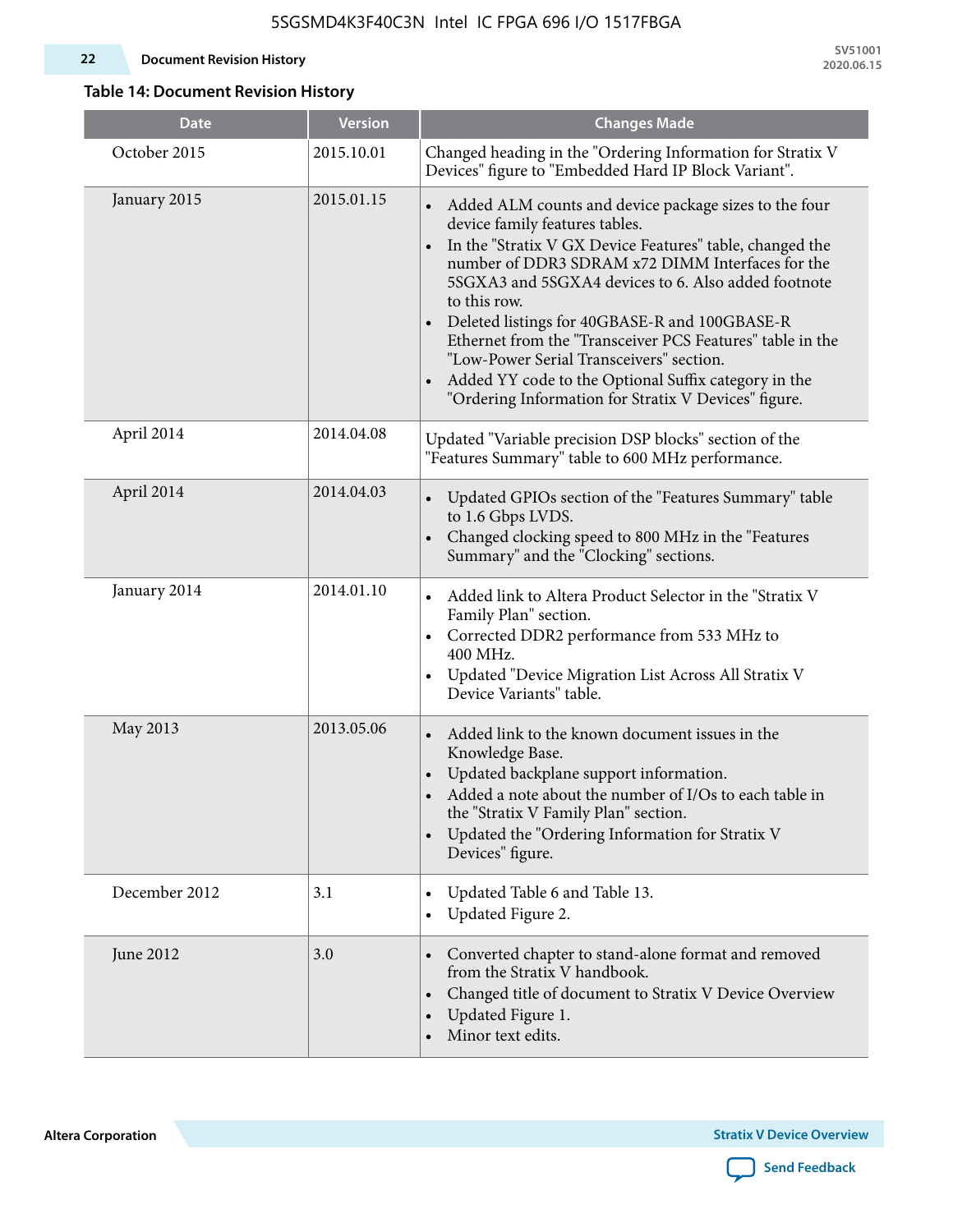| Date           | <b>Version</b> | Changes Made                                                                                                                                                                                                                                                   |
|----------------|----------------|----------------------------------------------------------------------------------------------------------------------------------------------------------------------------------------------------------------------------------------------------------------|
| February 2012  | 2.3            | Updated Table 1-2, Table 1-3, Table 1-4, and Table 1-5.<br>Updated Figure 1-2.<br>$\bullet$<br>Updated "Automatic Single Event Upset Error Detection<br>and Correction" on page 18.<br>Minor text edits.                                                       |
| December 2011  | 2.2            | Updated Table 1-2 and Table 1-3.                                                                                                                                                                                                                               |
| November 2011  | 2.1            | Changed Stratix V GT transceiver speed from 28 Gbps to<br>28.05 Gbps.<br>Updated Figure 1-2.<br>$\bullet$                                                                                                                                                      |
| November 2011  | 2.0            | Revised Figure 1-2.<br>Updated Table 1-5.<br>Minor text edits.                                                                                                                                                                                                 |
| September 2011 | 1.10           | Updated Table 1-2, Table 1-3, and Table 1-4.                                                                                                                                                                                                                   |
| September 2011 | 1.9            | Updated Table 1–1, Table 1–2, Table 1–3, Table 1–4, and<br>Table $1-5$ .<br>Updated Figure 1-2.<br>Minor text edits.                                                                                                                                           |
| June 2011      | 1.8            | Changed 800 MHz to 1,066 MHz for DDR3 in Table 1-8<br>and in text.                                                                                                                                                                                             |
| May 2011       | 1.7            | For Stratix V GT devices, changed 14.1 Gbps to<br>12.5 Gbps.<br>Changed Configuration via PCIe to Configuration via<br>Protocol<br>Updated Table 1-1, Table 1-2, Table 1-3, Table 1-4,<br>$\bullet$<br>Table 1-5, and Table 1-6.<br>Chapter moved to Volume 1. |
| January 2011   | 1.6            | Added Stratix V GS information.<br>Updated tables listing device features.<br>$\bullet$<br>Added device migration information.<br>$\bullet$<br>Updated 12.5-Gbps transceivers to 14.1-Gbps<br>transceivers                                                     |
| December 2010  | 1.5            | Updated Table 1-1.                                                                                                                                                                                                                                             |
| December 2010  | 1.4            | Updated Table 1-1.<br>Updated Figure 1-2.<br>Converted to the new template.<br>Minor text edits.                                                                                                                                                               |

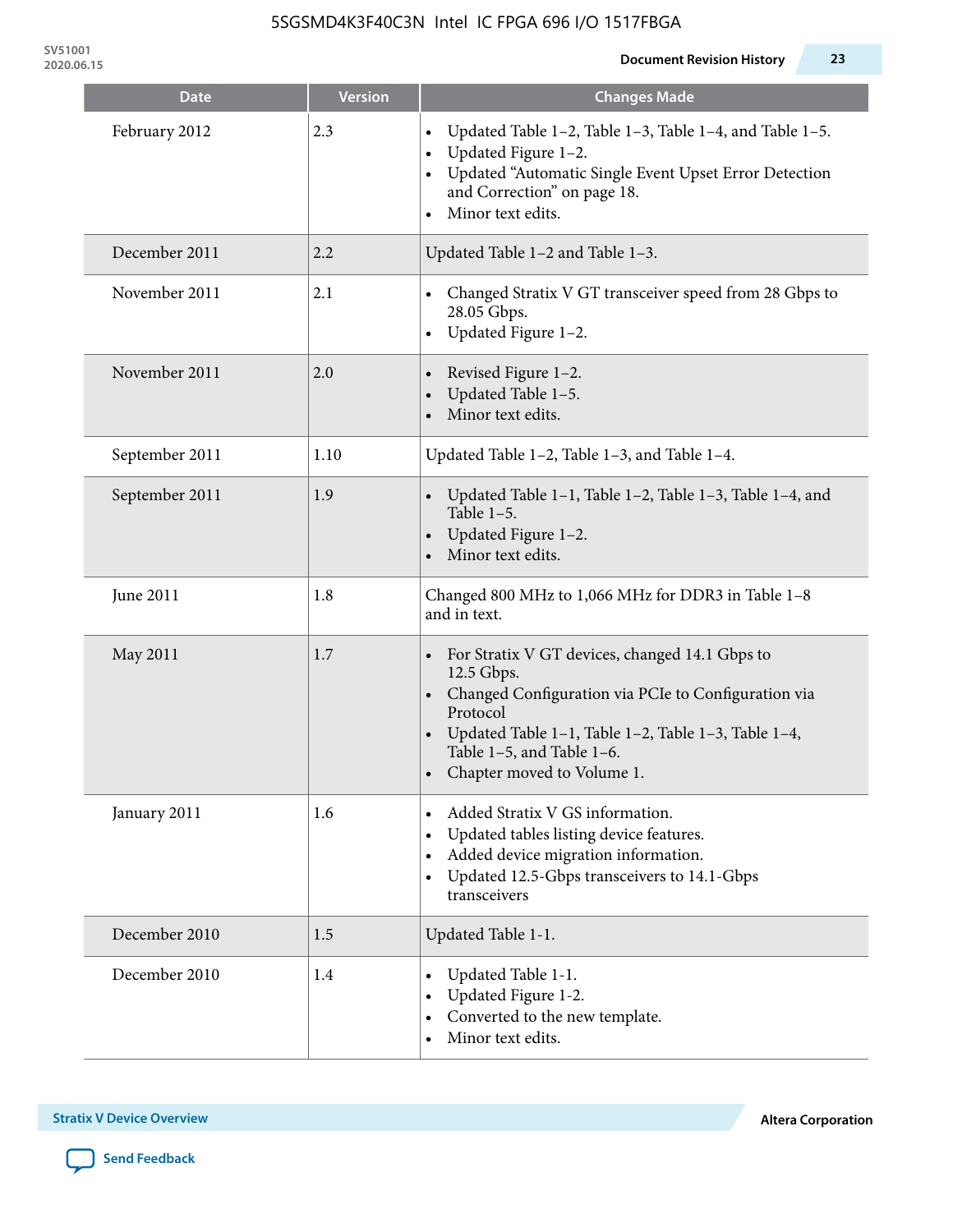

| Date             | <b>Version</b> | <b>Changes Made</b>                                                                                                                                                                                                                                                                                                                                                                                   |
|------------------|----------------|-------------------------------------------------------------------------------------------------------------------------------------------------------------------------------------------------------------------------------------------------------------------------------------------------------------------------------------------------------------------------------------------------------|
| <b>July 2010</b> | 1.3            | Updated Table 1-5                                                                                                                                                                                                                                                                                                                                                                                     |
| <b>July 2010</b> | 1.2            | Updated "Features Summary" on page 1-2<br>Updated resource counts in Table 1-1 and Table 1-2<br>Removed "Interlaken PCS Hard IP" and "10G Ethernet<br>Hard $IP"$<br>• Added "40G and 100G Ethernet Hard IP (Embedded<br>HardCopy Block)" on page 1-7<br>• Added information about Configuration via PCIe<br>Added "Partial Reconfiguration" on page 1-12<br>Added "Ordering Information" on page 1-14 |
| May 2010         | 1.1            | Updated part numbers in Table 1-1 and Table 1-2                                                                                                                                                                                                                                                                                                                                                       |
| April 2010       | 1.0            | Initial release                                                                                                                                                                                                                                                                                                                                                                                       |

**Altera Corporation**